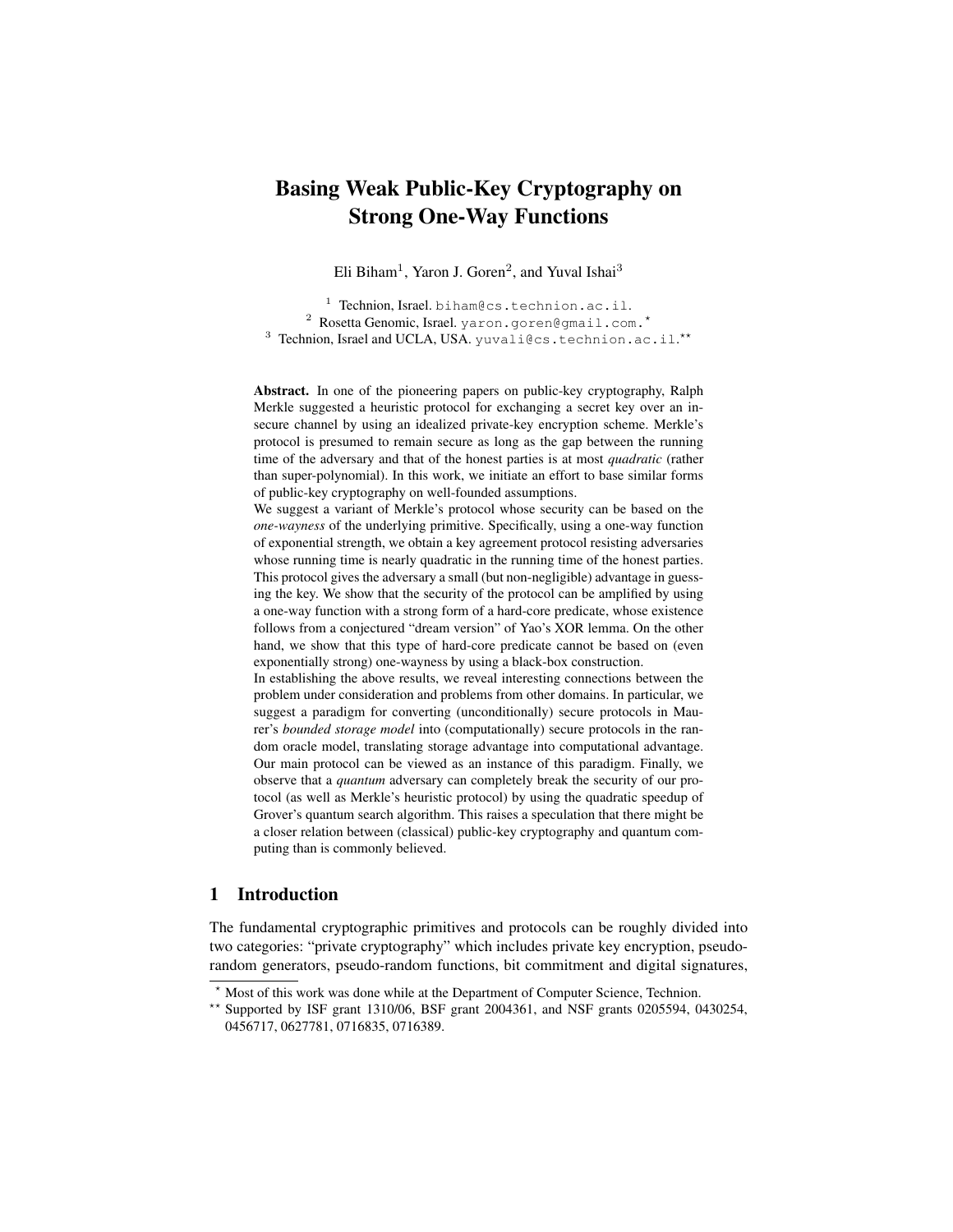and "public cryptography" which includes public key encryption, key agreement, oblivious transfer, and secure function evaluation. Since the existence of these primitives implies that  $P\neq NP$ , given the current state of complexity theory we need to base it on unproven computational assumptions. These assumptions may turn out to be false; thus, basing primitives on the minimal possible assumptions has been put forward as one of the most important goals in cryptography.

The weakest assumption that is commonly used in cryptography is the existence of *one-way functions*; it is weakest in the sense that if such functions do not exist, none of the above primitives exist [15]. The existence of one-way functions implies the existence of all of the private cryptography primitives (cf. [16, 6] and references therein). In contrast, it is not known how to base public cryptography primitives on one-way functions. Obtaining such a construction is arguably one of the most intriguing open questions in cryptography. In addition to its fundamental importance, this question is also motivated by the big efficiency gap between the best current implementations of public primitives and the (much more efficient) implementations of private primitives. This gap is mostly due to the fact that current approaches for obtaining public primitives rely on *algebraic* intractability assumptions. Since the underlying algebraic objects are highly structured, there are sophisticated attacks that exploit this structure. Thus, the underlying objects must be very large in order to defeat known attacks. An additional, more recent, motivation for basing public cryptography on one-way functions is the advent of efficient *quantum* algorithms that break most (but not all) of the concrete algebraic intractability assumptions that currently underly public cryptography [22].

In light of the above, basing public-key cryptography on one-way functions can be viewed as a "holy grail" both from a theoretical and from a practical point of view. In fact, from the latter point of view even a heuristic construction based on a random oracle might be considered satisfactory (as the random oracle can often be replaced in practice by a sufficiently "structureless" function). However, a seminal result of Impagliazzo and Rudich [16] suggests that standard methods cannot be used to realize such constructions. Specifically, this result rules out the possibility of a *black-box* construction based on a one-way permutation (see also [20]). Furthermore, the result of [16] shows that a provable construction of a public-key primitive based on a random permutation oracle is unlikely to be found, as it would imply a proof that  $P\neq NP$ .

Weak public-key cryptography. An implicit assumption in the last statements is that the gap between the resources of the honest parties and those of the adversary must be super-polynomial. It is natural to relax this assumption and consider a weaker variant of public-key cryptography, where the resource gap between the adversary and the honest parties is bounded by some *fixed* polynomial. Such a weaker form of public-key cryptography has a similar qualitative flavor as standard public-key cryptography, and might be relevant to practice. Indeed, even with a quadratic resource gap, the *ratio* between the amount of time required by the adversary and that required by honest parties grows linearly with the computing power. Thus, security gets better with technology. In this work, we study the possibility of basing such weak public-key cryptography on one-way functions and related primitives.

Merkle's puzzles. Our point of departure is the pioneering work of Merkle [19], who proposed the following protocol for secret key agreement over public channels. Merkle's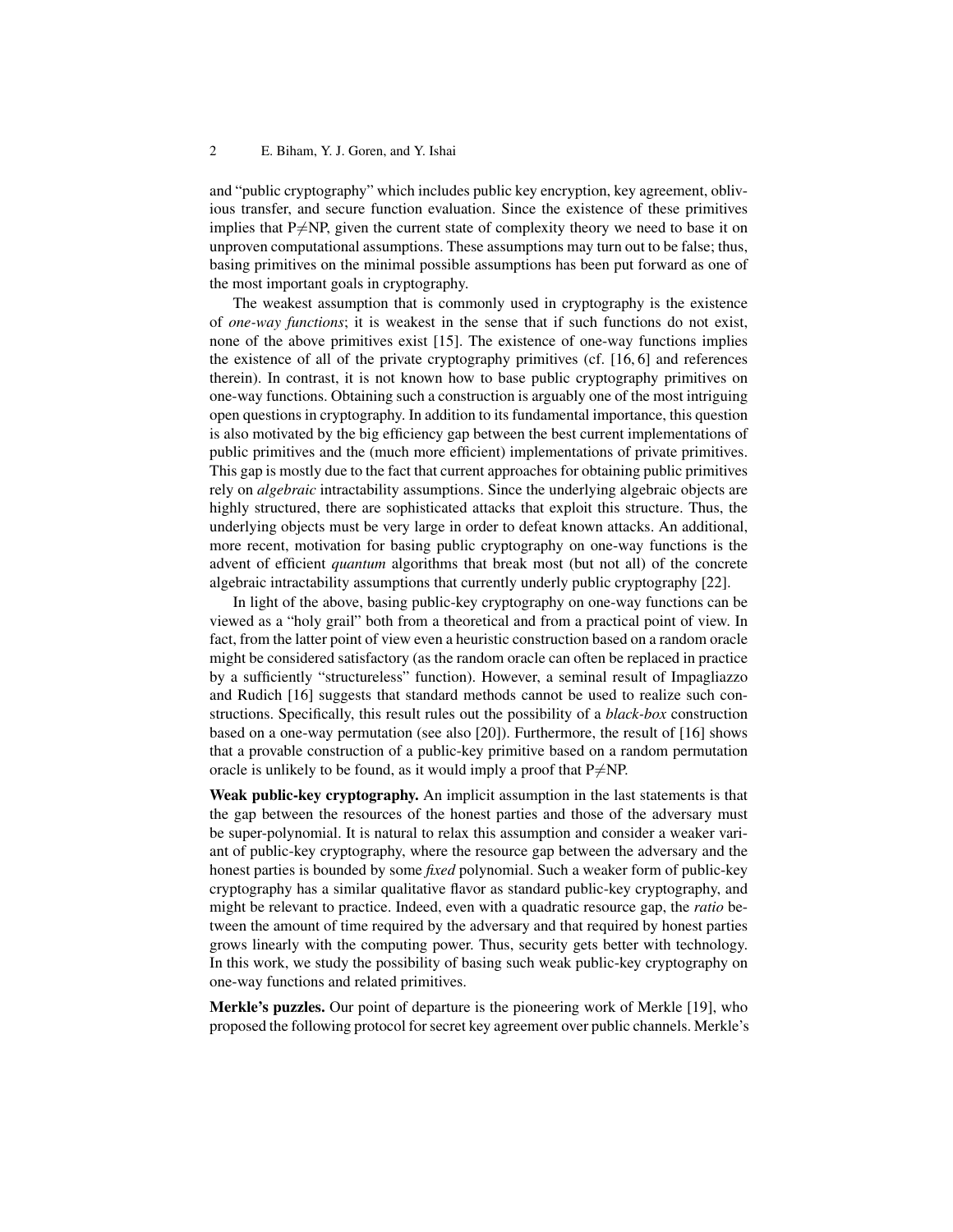protocol involves two honest parties, Alice and Bob. It relies on the ability to efficiently create "puzzles" which encapsulate a value chosen by the puzzle creator and require a "moderate" amount of time  $T$  to be solved by another party. The protocol proceeds by letting Alice pick a large number S of random pairs  $(k_i, id_i)$  and send to Bob S puzzles encapsulating these pairs. Bob picks a random puzzle  $r$  and, after spending time  $T$ solving it, obtains a pair  $(k_r, id_r)$ . It then sends  $id_r$  to Alice. Now both parties have a common key  $k_r$ . The time spent by Alice in this protocol is roughly S (assuming that a puzzle can be generated at a unit cost), and the time spent by Bob is roughly  $T$ . However, from the point of view of an external eavesdropper Eve, r remains secret. Thus, the intuition is that Eve will need to solve  $S/2$  puzzles on average, spending  $\Omega(ST)$  time, before she can learn  $k_r$ . Setting  $S = T$ , both Alice and Bob have a quadratic advantage over Eve. Merkle suggested a heuristic implementation of the puzzles using a weakened version of a private-key encryption scheme, where solving the puzzle amounts to exhaustively searching over a (moderately sized) key space.

Trying to instantiate the puzzles in the above protocol using a standard (semantically secure) private-key encryption scheme is problematic for several reasons. First, an implicit assumption that underlies the security of the protocol is that there is a sharp bound T between the maximal time required by honest parties to *completely* solve a puzzle and the minimal time required by an adversary to gain *some* information about the solution. One might try to achieve this goal by requiring the encryption to have "exponential strength" in its key size. However, it is not clear how to realize such a strong primitive based on (even strong versions of) low-level primitives such as a one-way function. A second problem is that the security of the resulting protocol seems to rely on the assumption that the adversary has no better strategy for recovering the key  $k_r$ than by trying to solve the puzzles one by one until finding the one that contains  $s_r$ . Again, this is an unsubstantiated assumption in a complexity-based cryptography.

### 1.1 Our Contribution

The question whether *weak* public key cryptography can be based on one-way functions, or some variation of them, is largely unexplored. Our goal is to understand what kinds of weak public key cryptography are possible and under what assumptions.

We start by suggesting a variant of Merkle's protocol which admits a simple proof of security in the random oracle model. In this protocol, each party (independently) evaluates a random *permutation* on a random set of inputs whose size is roughly the square root of the domain size, and the parties communicate the set of the outputs of these evaluations. By the birthday paradox, the two sets of outputs intersect with high probability, and the preimage of this intersection can be used to extract a common key. (The above protocol can be viewed as based on a similar protocol of Cachin and Maurer [2] in the *bounded storage model* – see below.)

We then show that the random permutation oracle in this protocol can be instantiated with an exponentially strong one-way permutation (OWP), or even an exponentially strong 1-1 OWF, yielding a key agreement protocol with a polynomial gap between the bounded parties and the adversary. Specifically, if the OWP is secure against adversaries that run in time  $2^{(1-\delta)n}$ , the protocol is secure as long as the running time of the adversary is less than the running time of the honest parties to the power of  $2 - 2\delta$ . Thus,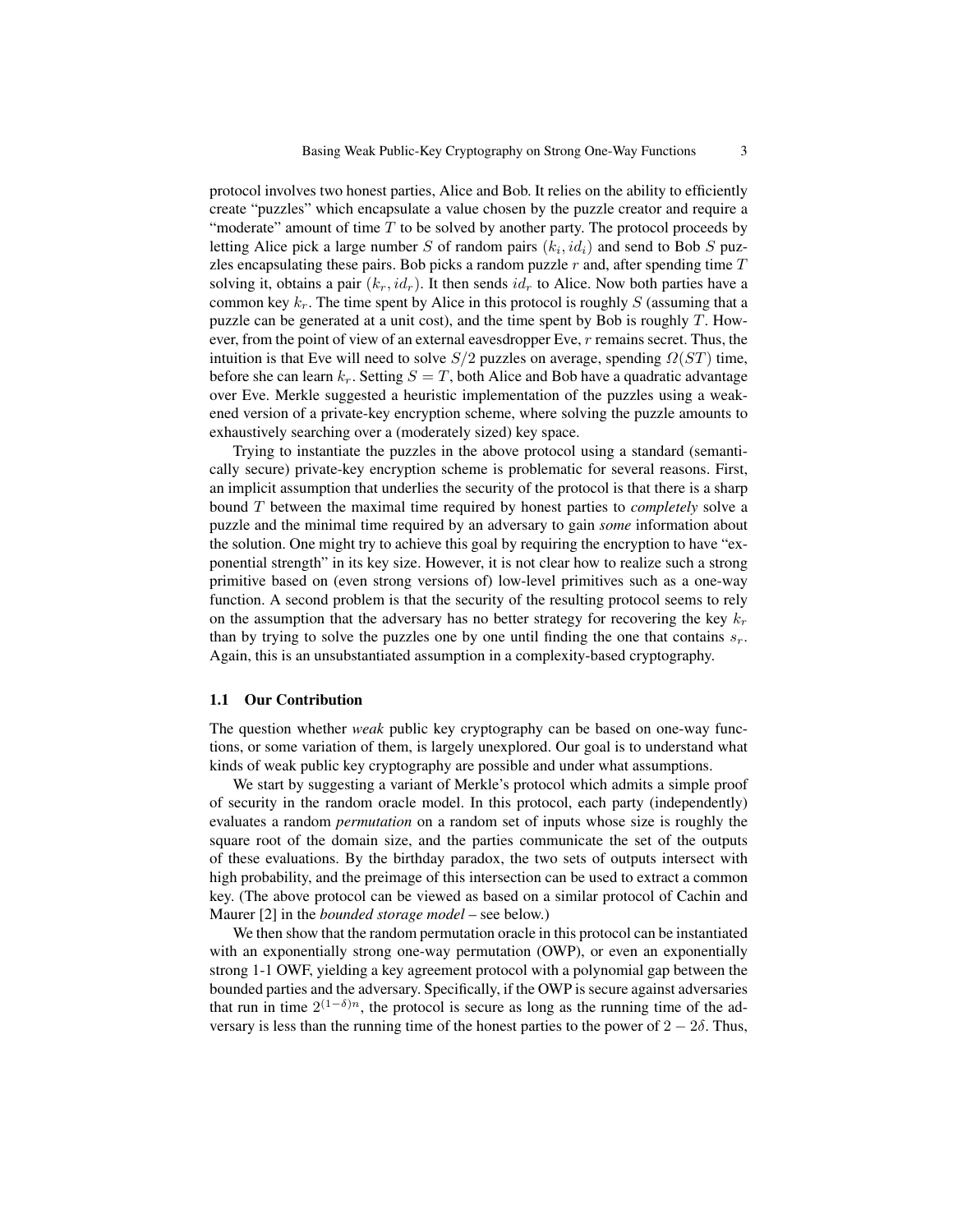we approach quadratic security as  $\delta$  tends to 0. Towards obtaining a similar result under any one-way function, we show a way for transforming an exponentially strong OWF into a *family* of exponentially strong OWFs that are "almost" 1-1. (We stress that this transformation inherently relies on the exponential strength of the underlying OWF; its analysis gives a general method for redistributing the hardness of OWFs which may be of independent interest.) Using this transformation we obtain a similar key agreement protocol based on an exponentially strong OWF.

On the existence of strong one-way functions. Our protocols rely on one-way functions whose strength goes beyond the birthday paradox bound of  $2^{n/2}$ . The existence of such OWFs can be regarded as a very mild assumption from a cryptanalytic point of view. For instance, an explicit attack against AES that runs in time  $2^{0.9n}$ , where *n* is the key size, would be considered as indicating a major vulnerability. Exponentially strong OWFs were recently exploited in several cryptographic contexts. In the context of program obfuscation, Wee [23] uses a OWF with a form of exponential strength which is even stronger than ours in terms of the ratio between the adversary's time bound and its success probability. OWFs with milder forms of exponential strength were recently employed for constructing pseudorandom generators [14, 11, 4]. It should be noted that given generic time-space tradeoffs for inverting functions [12, 5], one cannot expect a *fixed* function (rather than a collection of functions) to be *non-uniformly* one-way with a very good exponential strength (say, better than  $2^{2n/3}$ ). Thus, in the context of this work one should either restrict adversaries to be *uniform*, or alternatively rely on a *collection* of strong one-way functions.

On reducing the adversary's advantage. The key agreement protocols described above allow the adversary to gain an inverse polynomial advantage in guessing the secret key. This type of insecurity may be viewed as reasonable in the context of weak public-key cryptography, but it is still desirable to obtain the standard notion of security with negligible advantage with respect to a weaker class of adversaries. Unfortunately, known techniques for converting weak key agreement to strong one (e.g., those of Holenstein [13]) do not seem sufficient for this purpose. We show that the security of the protocol can be boosted to allow only a negligible advantage if one assumes the underlying primitive to have a strong form of a hard-core predicate [8] which we call a *multi-source hardcore predicate* (MSHCP). Roughly speaking, an MSHCP applies a predicate to several inputs, such that an (exponentially strong) adversary can only predict the value of the predicate on *independently chosen* inputs with an advantage that is negligible *in the size of the input domain*. (This should be contrasted with a standard hard-core predicate in which the predicate is applied to a single input, and it is only guaranteed that the advantage is negligible in the *bit-length of the input*.) We show that the existence of an MSHCP follows from a conjectured "dream version" of Yao's XOR lemma (a close variant of a conjecture appearing in [9]). On the other hand, we show that in contrast to standard hard-core predicates, the existence of an MSHCP cannot be based on (even exponentially strong) one-wayness by using a black-box construction.

Our results reveal some interesting and perhaps unexpected connections between the problem under consideration and problems from other domains.

Relation with the Bounded Storage Model. In Maurer's *bounded storage model* (BSM) [18], it is assumed that a large random source is transmitted, out of which the adversary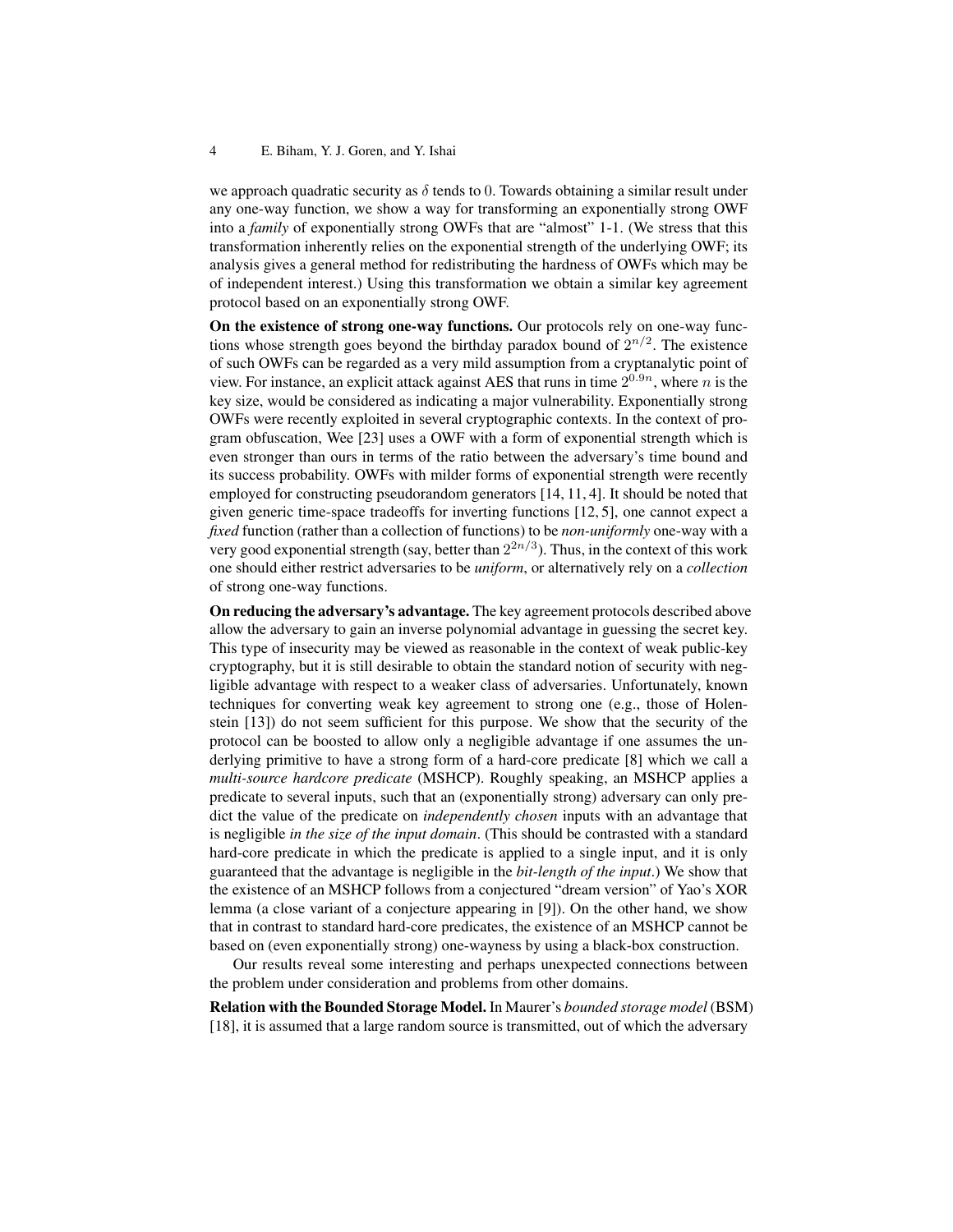can only store a limited amount of information. Viewing the random source as an oracle, the transmission of the random source can be replaced by local computation. In terms of security, the resulting model is incomparable to the original BSM: the adversary here is weaker in that it can only access "physical" bits of the source by querying the oracle (rather than store an arbitrary function of the source), but it is stronger in the sense that it is allowed access to the source even *after* the execution of the protocol. To get around the latter problem, a natural approach is to code the source in the *image* of the oracle. That is, the evaluation of the oracle f at point x gives a pair  $(i, b)$  indicating that the *i*th bit of the source is  $b$ . When the honest parties in the BSM protocol only need to access the source at *random* locations, the protocol can still be efficiently implemented using the random oracle. Our main protocol can be viewed as applying this conversion paradigm to the BSM protocol from [2]. A similar transformation can be applied to the oblivious transfer protocol from [3] to yield an oblivious transfer protocol (with quadratic security) in the random oracle model.

Relation with quantum computing. Finally, we observe that a *quantum* adversary can completely break the security of our protocol (as well as that of Merkle's heuristic protocol) by using the quadratic speedup of Grover's quantum search algorithm [10]. Thus, the two most prominent examples for speedup by quantum algorithms – the strong speedup of Shor's algorithm and the weaker speedup of Grover's algorithm – seem to be "tailored" to break the two main types of public-key cryptosystems – strong ones based on number-theoretic assumptions<sup>4</sup> and weak ones based on Merkle's technique. While this can be dismissed as a pure coincidence, it also raises the interesting speculation that there might be a closer relation between (classical) public-key cryptography and quantum computing than is commonly believed. This speculation may be supported by the relative scarcity of useful algorithms in the two domains.

It is important to stress that the quadratic speedup that can be achieved using Grover's algorithm is by no means universal, and applies only in scenarios that involve *parallel* search. An interesting problem left open by our work is that of obtaining a weak key agreement protocol, even in the random oracle model, that resists this kind of quantum attack. A natural approach for achieving this is by obtaining efficient implementations of puzzles that resist parallel search attacks. A similar problem was considered by Boneh and Naor [1] in the context of timed commitments. However, the only known implementations of this primitive rely on number-theoretic assumptions that do not resist a quantum attack. The possibility of implementing such "non-parallelizable" puzzles using a one-way function, or even a random function, remains open.

Organization. The remainder of this paper is organized as follows. Following some preliminaries, in Section 3 we describe a key agreement protocol based on a random function. The protocol resists adversaries whose running time is nearly quadratic in the running time of the honest parties. In Section 4 we replace the random function with an exponentially strong one-way permutation, and in Section 5 we show how to base a

<sup>4</sup> One should note in this context that we *do* have candidates for strong public-key cryptosystems that resist quantum attacks, mostly ones based on lattice problems and error-correcting codes. However, because of the strong algebraic structure of the underlying computational problems, the existence of efficient quantum algorithms for these problems does not seem unlikely.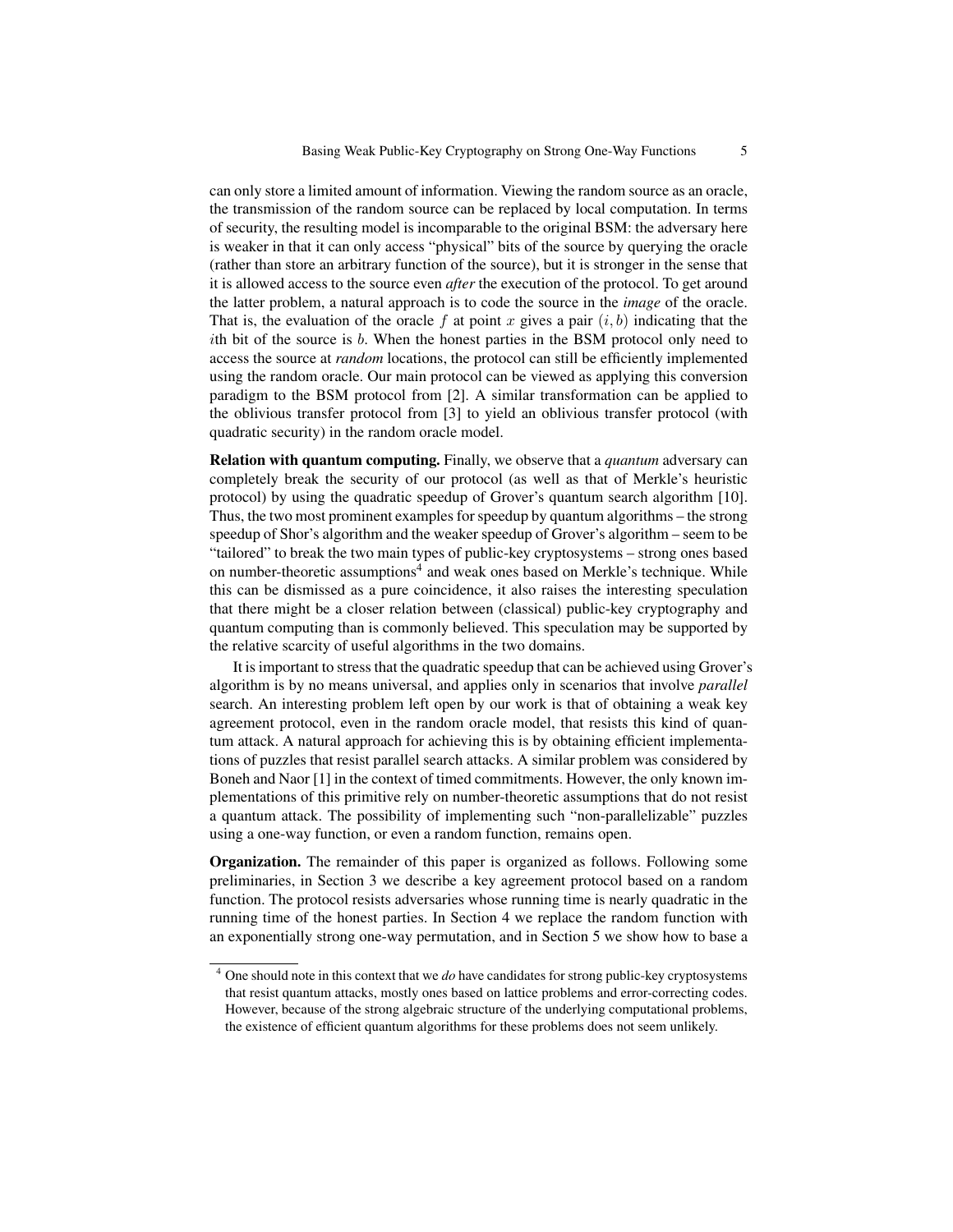variant of this protocol on an exponentially strong one-way function. Some details and proofs that were omitted from this version can be found in the full version.

### 2 Definitions

In contrast to conventional cryptography, in this work we assume the resource gap between the honest parties and the adversary to be bounded by a fixed polynomial. This requires us to introduce an "exact" variant for some common definitions and to set a concrete model of computation which is sensitive to such gaps. We use a RAM model (e.g., a "log-cost" RAM) as our default model of computation, for both honest parties and adversaries. A  $T(n)$ -bounded algorithm is an algorithm whose running time on input of length *n* is bounded by  $T(n)$ .

Our results are stated for uniform adversaries, but are valid for non-uniform adversaries as well. In this case the bound on the running time serves also as a bound on the size of the advice string given to the adversary. Specific differences between the results for uniform and non-uniform adversaries will be discussed when relevant.

*Notation.* We write  $f(n) = \widetilde{O}(g(n))$  if there exists some constant c such that  $f(n)$  $O(g(n) \log^c(g(n)))$ . We say that a function  $\epsilon(\cdot)$  is negligible and denote such a function by  $neg(\cdot)$  if for any constant  $c, \epsilon(n) < \frac{1}{n^c}$  for sufficiently large n. We say that  $\epsilon(\cdot)$  is bounded away from c if  $\epsilon(n) \leq c - 1/p(n)$  for some polynomial p and all sufficiently large *n*. We denote by  $U_n$  the uniform distribution over  $\{0, 1\}^n$ . By IP we denote the rarge *n*. we denote by  $U_n$  the uniform distribution over  $\{0, 1\}^n$ . By  $IP$  we a modular inner product function defined by  $IP(x, r) = \sum_{i=1}^n (x_i \cdot r_i) \text{ mod } 2$ .

### 2.1 Key Agreement Protocols

An  $l(\cdot)$ -bit key agreement protocol is an interactive protocol in which Alice and Bob receive a security parameter  $k$ , exchange messages over a public channel and each output a key in  $\{0,1\}^{l(k)}$ . Throughout the paper we deal only with 1-bit key agreement as defined below. Our protocols can be extended to  $l(k)$ -bit key agreement for any  $l(k) \leq \text{polylog}(k)$  with similar asymptotic parameters by independent repetition. (A longer key will reduce the polynomial advantage of the honest parties.) Such an *l*-bit key can then be used to encrypt longer messages using a (conventional) symmetric encryption scheme. We note that the key agreement protocols presented in this paper are limited to two rounds. Hence what we achieve can be viewed as a (weak) *public key encryption* scheme, where the first message serves as the public key.

**Definition 1 (Key agreement).** *A protocol (Alice, Bob) is a*  $(d, \epsilon)$ *-secure key agree*ment protocol *if the following conditions hold:*

- $-$  Correctness: Alice and Bob are  $\widetilde{O}(k)$ -bounded and they output the same bit except *for a failure probability*  $\delta(k) = neg(k)$ *.*
- $\frac{d}{dt}$  Security: For any constant  $d' < d$  and any  $O(k^{d'})$ -bounded adversary, for suffi*ciently large* k *the probability that the adversary guesses Bob's output on a random transcript of the protocol is bounded by*  $\frac{1}{2} + \epsilon(k)$ *.*

*We say that the protocol has* quadratic security *if it is*  $(d, \epsilon)$ *-secure for*  $d = 2$  *and some negligible*  $\epsilon(\cdot)$ *.*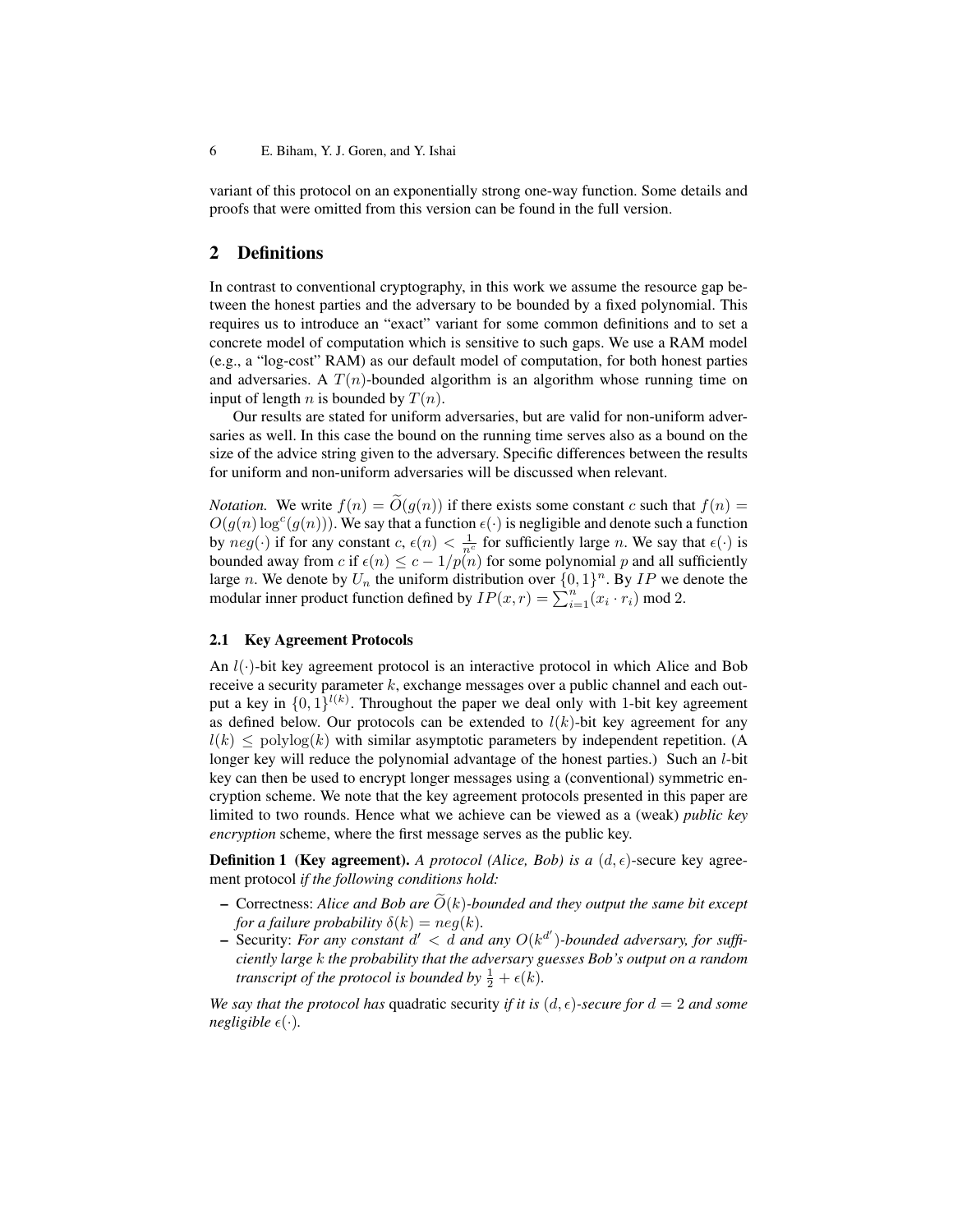### 2.2 Strong One-Way Functions and Hard-Core Predicates

**Definition 2 (One-way function).** An efficiently computable function  $f : \{0,1\}^* \rightarrow$ {0, 1}<sup>\*</sup> *is a* (*T*,  $\epsilon$ ) one-way function *if for any T*(*n*)*-bounded adversary A and for all*  $sufficiently large n, Pr_{x \in U_n}[f(A(1^n, f(x))) = f(x)] < \epsilon(n)$ . If in addition f is a *permutation we say that it is a*  $(T, \epsilon)$  one-way permutation. If f is  $(T, \epsilon)$  one-way with  $\epsilon(n) \leq \frac{1}{16}$ , we say that it is a  $T(n)$  one-way function.

We note that a standard one-way function is  $(n^c, \frac{1}{n^c})$  one-way for every constant  $c > 1$ .

**Definition 3** (Hard-core predicate). An efficiently computable function  $h: \{0,1\}^* \rightarrow$  $\{0, 1\}$  *is a*  $(T, \epsilon)$  (randomized) hard-core predicate *for f if for any*  $T(n)$ -bounded ad*versary* A*, for sufficiently large* n*,*

$$
Pr_{x \in U_n, r \in U_n}[A(f(x), r) = h(x, r)] < 1/2 + \epsilon(n).
$$

The following definition generalizes the concept of hard-core predicates to allow the predicate to depend on several pre-images.

Definition 4 (Multi-source hard-core predicate). *A polynomial time computable function*  $H : \{0,1\}^* \to \{0,1\}$  *is a*  $(T,\epsilon)$  multi-source (randomized) hard-core predicate (MSHCP) *for* f *if there exist two polynomials*  $t(\cdot)$  *and*  $s(\cdot)$  *such that for any*  $T(n)$ *bounded adversary* A *and all sufficiently large* n*,*

$$
Pr_{x_1...x_{t(n)} \in U_n, r \in U_{s(n)}}[A(1^n, f(x_1)...f(x_{t(n)}), r) = H(x_1...x_{t(n)}, r)] < 1/2 + \epsilon(n).
$$

*If* H is a  $(T, \epsilon)$  *MSHCP* with  $\epsilon(n) = neg(2^n)$  *we say that it is a strong MSHCP.* 

Note that a strong MSHCP can be guessed only with an advantage that is negligible in the size of the input domain. This is not possible with standard hard-core predicates since a single invocation of  $f$  is enough for finding a pre-image with probability which is the inverse of the input domain size. We also note that it is easy to show that a *random* function has a strong MSHCP; however, its security does not seem to follow from onewayness alone. A relevant black-box separation is given in the full version.

### 3 Key Agreement in the Random Oracle Model

We describe a variant of Merkle's key agreement protocol in which all parties have access to a random function oracle, and show that adversaries whose running time is nearly quadratic in the running time of the honest parties can only have a negligible advantage in guessing the agreed key. For simplicity of presentation we assume that the function which the oracle computes is chosen uniformly from some set of functions *after*the adversary has been set, and in this scenario we bound the adversary's advantage in guessing the key. This result can be extended, using a standard argument [16], to show that the protocol is secure against any uniform adversary when the oracle is set to a specific function from the set, with probability 1 over the choice of functions. Alternatively, the protocol is secure against non-uniform adversaries when the function is chosen after the adversary is set (i.e. no single non-uniform adversary can break the protocol for a significant fraction of the functions).

We start with a protocol which uses an oracle to a random permutation and a random predicate and then extend the result for the case of a random function.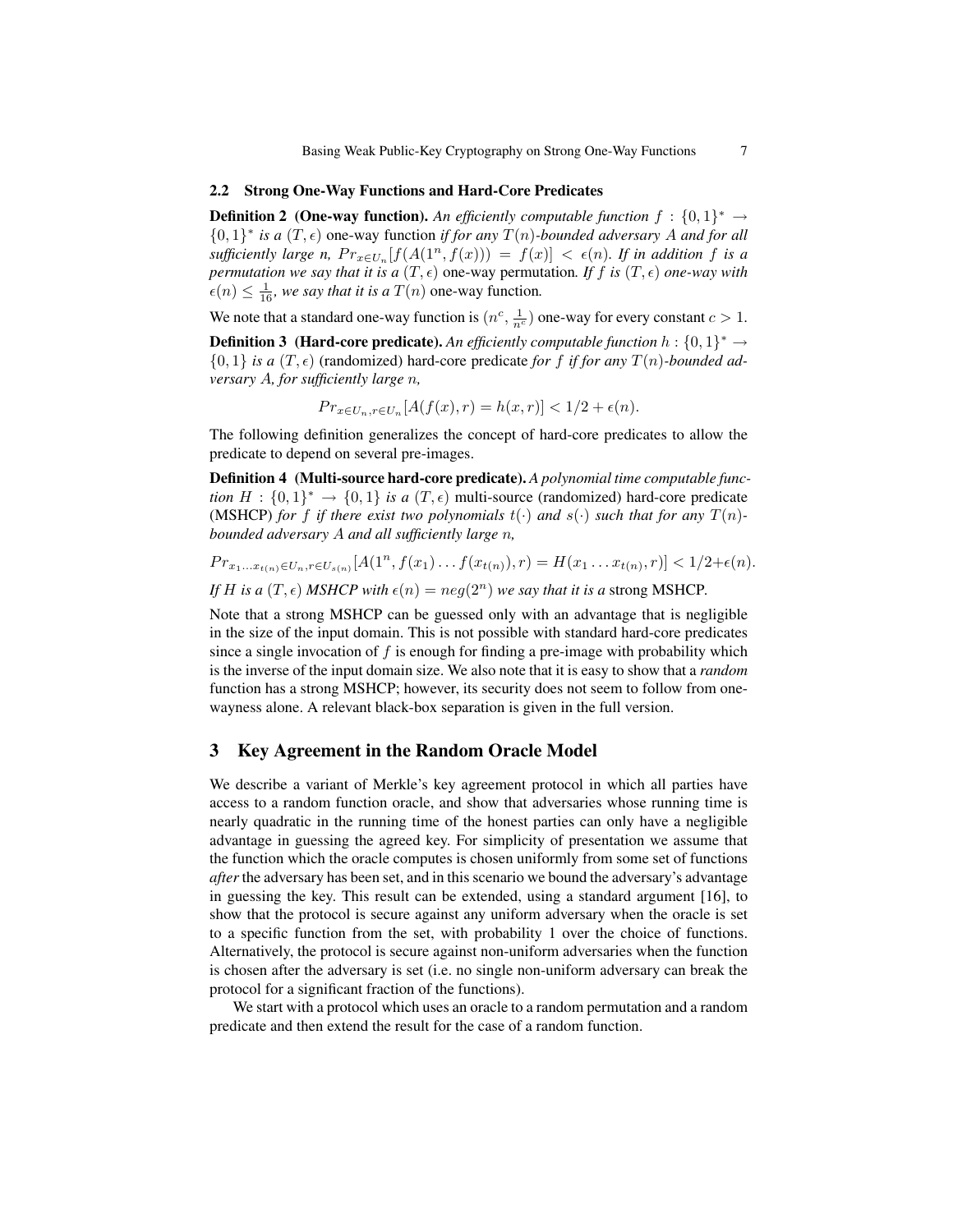*The ROM protocol:* For a security parameter  $k$  we use an oracle to a random permutation  $f : [k^2] \to [k^2]$  and a random predicate  $h : [k^2] \to \{0, 1\}$ . We set a minimal intersection size parameter  $l(k)$  to be  $l(k) = \frac{1}{2} \log^2(k)$ .

- Alice chooses a random set  $A \subset [k^2]$  of size  $k \cdot \log k$ , queries the oracle on these inputs and sends  $f(A) = \{f(a)|a \in A\}$  to Bob.
- Bob chooses a random set  $\mathcal{B} \subset [k^2]$  of size  $k \cdot \log k$  and queries the oracle on these inputs. If  $|f(A) \cap f(B)| < l(k)$  Bob aborts and both parties output random values. Otherwise, Bob randomly chooses  $l(k)$  common outputs  $c_1, \ldots, c_{l(k)} \in$  $f(A) \cap f(B)$  and sends them to Alice.
- Alice and Bob find the common inputs  $s_1, \ldots, s_{l(k)} \in A \cap B$  such that  $f(s_i) = c_i$ and output  $\bigoplus_{i=1}^{l(k)} h(s_i)$ .

In the full version we prove that the above protocol has quadratic security. We also show a similar protocol which uses a random function instead of a permutations and a predicate and prove the following theorem.

**Theorem 1.** *Given an oracle to a random function*  $f: \{0,1\}^* \rightarrow \{0,1\}$ *, there exists a key agreement protocol with quadratic security.*

### 4 Key Agreement from One-Way Permutations

In order to construct key agreement from one-way permutations we replace the random permutation and random predicate used in the ROM protocol with an exponentially strong one-way permutation and a hard-core predicate. The analysis is divided into two parts: first we show how to construct a key agreement protocol from a one-way permutation with an MSHCP and then we show how to construct an MSHCP for any one-way function. The maximal possible advantage in guessing the MSHCP determines the advantage the protocol allows adversaries in guessing the key. Using a conjectured dream XOR lemma we construct a strong MSHCP (in which the maximal advantage is negligible in the size of the input domain) and hence key agreement protocols in which the adversary's advantage is negligible. Without this conjecture we do not know how to construct strong MSHCPs, but can get a weaker MSHCP that suffices for limiting the adversary's advantage to  $1/\text{poly}(k)$ . In the full version we show that the limitation on the strength of the MSHCP is inherent to black-box constructions.

The results in this section hold in both uniform and non-uniform settings, depending on the setting in which the permutations are assumed to be one-way. However, it follows from generic time-space tradeoffs for inverting functions [12, 5] that one cannot expect a *fixed* function (rather than a collection of functions) to be non-uniformly one-way with a very good exponential strength. In order to achieve meaningful results in the nonuniform case, one may use a collection of one-way functions in the protocol described in Section 5.4. Finally, we note that the results of this section can be generalized to any 1-1 one-way function.

### 4.1 Key Agreement from a One-Way Permutation with an MSHCP

We use a variant of the ROM protocol in which the random permutation is replaced by a one-way permutation and the random predicate is replaced by an MSHCP.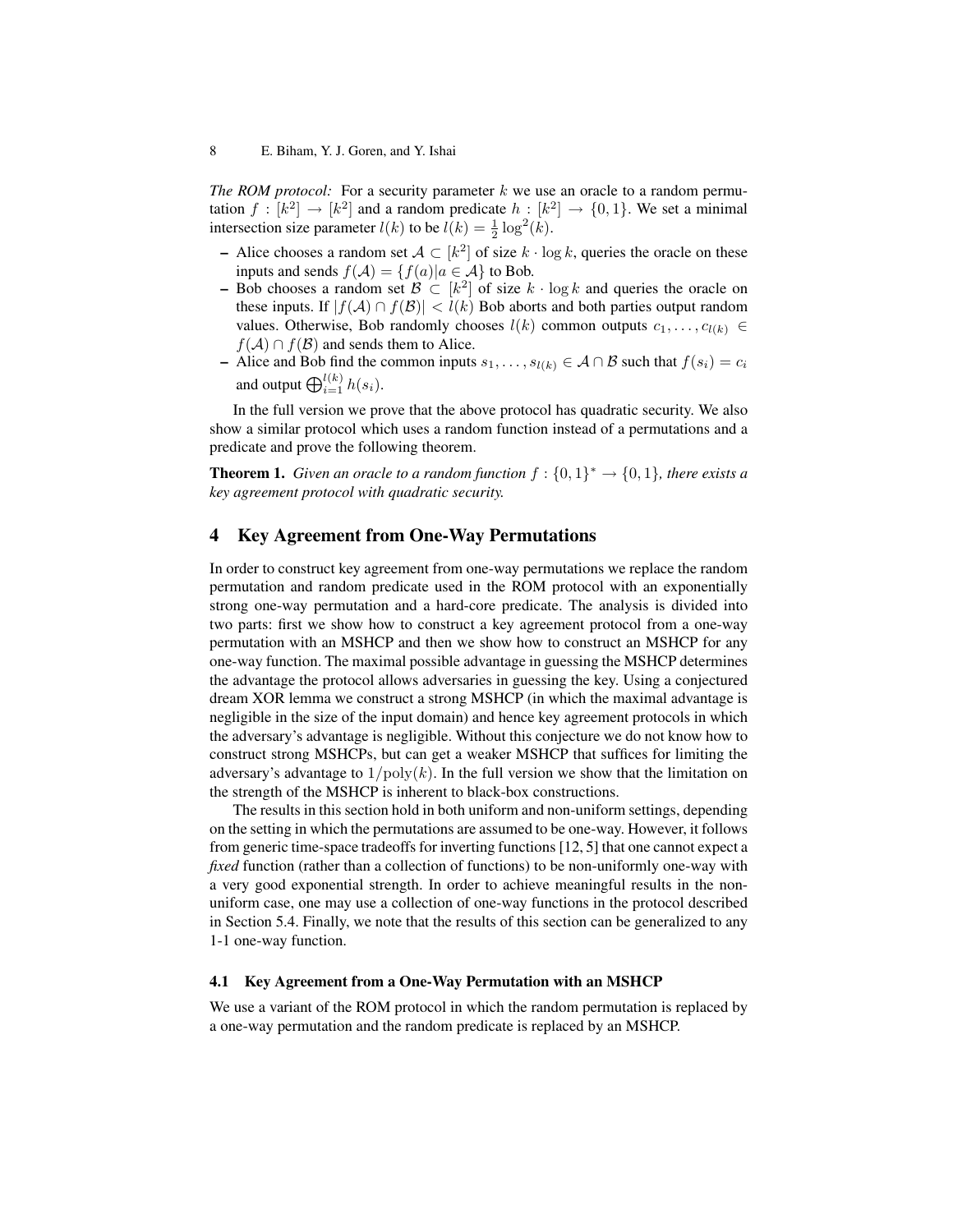*The OWP protocol:* For a security parameter k we set  $n = 2 \cdot \log k$  (i.e.  $k = 2^{n/2}$ ) and use a one-way permutation  $f: \{0,1\}^n \to \{0,1\}^n$  for which H is a  $(T, \epsilon)$  MSHCP with  $T = 2^{n(1-\delta)}$ . We set the minimal size of the intersection to be  $l(k) = t(n)$  where  $t(\cdot)$  is the number of inputs for H as in Definition 4.

- − Alice chooses a random set  $A \subset \{0,1\}^n$  of size  $k\sqrt{ }$  $2l(k)$ , applies f to these inputs and sends  $f(A) = \{f(a)|a \in A\}$  to Bob.
- Alice also sends Bob a random string  $r \in \{0,1\}^{s(n)}$ , where  $s(\cdot)$  is the size of the random input for H as in Definition 4.
- random input for *H* as in Definition 4.<br>
Bob chooses a random set  $\mathcal{B} \subset \{0,1\}^n$  of size  $k\sqrt{ }$  $2l(k)$  and applies f to these inputs. If  $|f(A) \cap f(B)| < l(k)$  Bob aborts and both parties output random values. Otherwise, Bob randomly chooses  $l(k)$  common outputs  $c_1, \ldots, c_{l(k)} \in f(A) \cap$  $f(\mathcal{B})$  and sends them to Alice.
- Alice and Bob find the common inputs  $s_1, \ldots, s_{l(k)} \in A \cap B$  such that  $f(s_i) = c_i$ and output  $H(s_1, \ldots, s_{l(k)}, r)$ .

Theorem 2 (Key agreement from a one-way permutation with an MSHCP). *For any constant*  $\delta < \frac{1}{2}$ , *if there exists a one-way permutation with a*  $(T, \epsilon)$  *MSHCP such that*  $T = 2^{n(1-\delta)}$  *then there exists a*  $(d, \epsilon)$ *-secure key agreement protocol with*  $d =$  $2 - 2\delta$ .

*Proof.* The proof of correctness is the same as in the ROM protocol. The proof of security is by contradiction. Suppose that for some constant  $d' < 2 - 2\delta$ , an  $O(k^{d'})$ bounded adversary A guesses the agreed bit with probability at least  $\frac{1}{2} + \epsilon$  when given a random transcript of the protocol. We show how to use A to guess  $H(x_1, \ldots, x_{l(k)}, r)$ , given  $f(x_1),..., f(x_{l(k)})$  and r on random  $x_1,...,x_{l(k)} \in \{0,1\}^n$  and  $r \in \{0,1\}^{s(n)}$ . We create a random transcript of the protocol using the following procedure:

- − Randomly choose a set  $A \subset \{0,1\}^n$  of size  $k\sqrt{ }$  $2l(k) - l(k)$ , and apply f to these inputs. Randomly interleave  $f(x_1), \ldots, f(x_{l(k)})$  within the set  $f(A)$  and use the result as the first part of Alice's message to Bob.
- Use the random string  $r$  as the second part of Alice's message to Bob.
- Use  $f(x_1), \ldots, f(x_{l(k)})$  as Bob's message to Alice.

It is easy to verify that the result is indeed distributed identically to a random transcript created by Alice and Bob. We then apply  $A$  to the transcript and output the same bit as A does. By our assumption A's output is equal to  $H(x_1, \ldots, x_{l(k)}, r)$  with probability at least  $\frac{1}{2} + \epsilon$ . The transcript can be created in time  $\tilde{O}(k)$  and since  $\delta < \frac{1}{2}$ , for large enough *n* the total running time is bounded by  $k^{2-2\delta} = 2^{n(1-\delta)}$ , contradicting the hardness of  $H$ .

### 4.2 Construction of an MSHCP for any One-Way Function

We first construct a (single-source) randomized hard-core predicate defined by  $h(x, r) =$  $IP(x, r)$  for a random r and prove its security using an exact version of the Goldreich-Levin lemma. Then we use h to construct an MSHCP defined by  $H((x_1, \ldots, x_t),$ Levin lemma. Then we use *n* to construct an MSHCP defined by  $H((x_1,...,x_t), (r_1,...,r_t)) = \bigoplus_{i=1}^t h(x_i, r_i)$  and prove its security using an exact version of Yao's XOR lemma.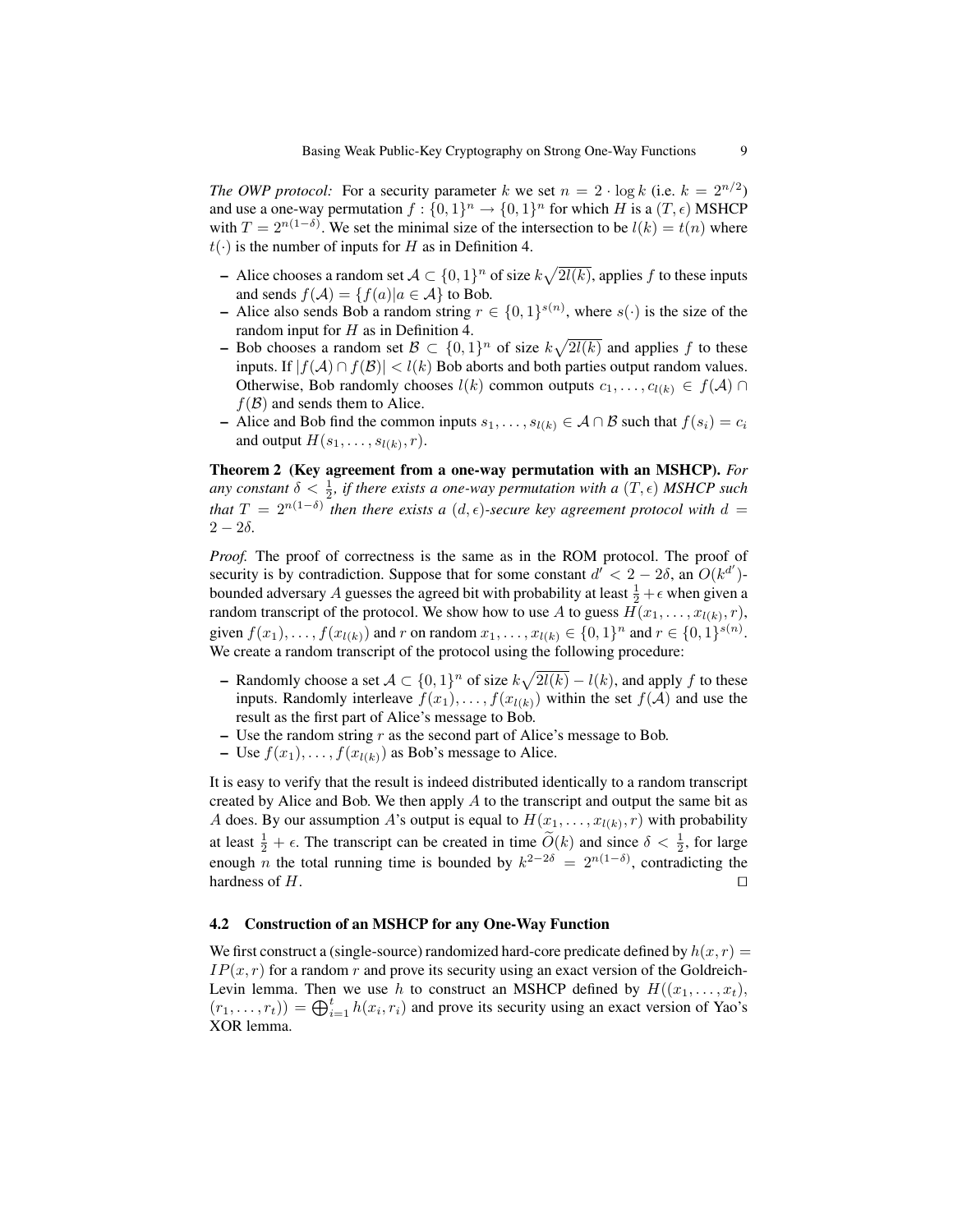**Lemma 1** (Goldreich-Levin). If f is a  $(T, \epsilon)$  one-way function then  $h(x, r) = IP(x, r)$ (where IP denotes inner product modulo 2) is a  $(T', \epsilon')$  randomized hard-core predi*cate for*  $f$  *with*  $T'(n) = T(n) \cdot \frac{\epsilon^4}{n^3}$  *and*  $\epsilon'(n) = 4\epsilon$ *.* 

The lemma follows from the alternative version of Proposition 2.5.3 in [7]. A consequence of this lemma is that every  $T(n)$  one-way function has a  $(T', \epsilon')$  (randomized) hard-core predicate with  $T' = T(n)/poly(n)$  and  $\epsilon' = 1/4$ .

**Definition 5** (Hard predicate). We say that  $P: \{0, 1\}^* \to \{0, 1\}$  is a  $(T, \epsilon)$  hard predicate if for any  $T(n)$ -bounded adversary  $A$  and all sufficiently large  $n$ ,  $Pr_{x \in U_n}[A(x) =$  $P(x) < 1/2 + \epsilon(n)$ .

**Lemma 2** (Yao's XOR lemma). If P is a  $(T, \epsilon)$  hard predicate and it is possible to ef*ficiently sample from the distribution*  $(U_n, P(U_n))$ *, then for any*  $\mu(n)$  *and*  $t = \text{poly}(n)$ *,*  $P^{(t)}(x_1, \ldots, x_t) = \bigoplus_{i=1}^t P(x_i)$  *is a*  $(T', \epsilon')$  *hard predicate for*  $T' = T \cdot \frac{\mu^2}{\text{poly}(n)}}$ poly(*n*) and  $\epsilon' = (2\epsilon)^t + \mu$ .

The lemma can be derived by a careful analysis of Levin's proof for Yao's XOR lemma given in [17, 9]; see full version. Combining Lemma 1 with Lemma 2 allows us to construct an MSHCP but there is an inherent limitation to the strength of the MSHCP which we may construct in this way. A  $(T', \epsilon')$  hard predicate constructed using Lemma 2 has the property that  $\epsilon' > \mu$  and  $T' < T \cdot \mu^2$ . For any  $(T, \epsilon)$  hard-core predicate for an *efficiently computable* one-way function,  $T = O(2^n)$  since it is possible to invert the one-way function by an exhaustive search. For our key agreement protocol we need a  $(T', \epsilon')$  MSHCP in which  $T' = 2^{(1-\delta)n}$  for some  $\delta < \frac{1}{2}$ . Any  $(T', \epsilon')$  MSHCP constructed under the above restrictions will have  $\epsilon' > \mu > \sqrt{T'/T} > 2^{-n/4}$ . The following conjecture allows us to construct a  $(T', \epsilon')$  hard predicate with  $\epsilon' = neg(2^n)$ while  $T'$  remains close to  $T$ , and thus can be used to construct a strong MSHCP.

*Conjecture 1 (Dream XOR lemma).* If P is a  $(T, \epsilon)$  hard predicate for some  $\epsilon$  that is bounded away from  $\frac{1}{2}$  and it is possible to efficiently sample from the distribution  $(U_n, P(U_n))$ , then there exists a constant  $c < 1$ , a negligible  $\mu(\cdot)$  and some  $\eta(\cdot)$ which is bounded away from 1 such that for any  $t = \text{poly}(n)$ ,  $P^{(t)}(x_1, \ldots, x_t) = \bigoplus_{i=1}^t P(x_i)$  is a  $(T', \epsilon')$  hard predicate for  $T' = T \cdot 2^{-o(n)}$  and  $\epsilon' = 2^{cn} \cdot \eta^t + \mu(2^n)$ .

A similar "dream version" of Yao's XOR lemma was conjectured in [9] and it was observed that it can not be proved using a black-box analysis. (The variant appearing in [9] requires  $\epsilon$  to be smaller but allows T to be smaller as well.) Theorem 3 states the parameters of MSHCP that can be obtained with and without the dream XOR lemma conjecture, while in the full version we show that a strong MSHCP cannot be obtained from a OWF using a black-box construction.

We apply Lemma 2 and Conjecture 1 with  $t = \text{poly}(n)$  to the predicate defined in Lemma 1 to get the following result (smaller values of  $t$  suffice for the first two cases, but this does not improve the asymptotic result).

**Theorem 3.** *For any*  $\delta < 1$ , *every*  $2^{n(1-\delta)}$  *one-way function has a*  $(T, \epsilon)$  *MSHCP with the following*  $T$  *and*  $\epsilon$ *:*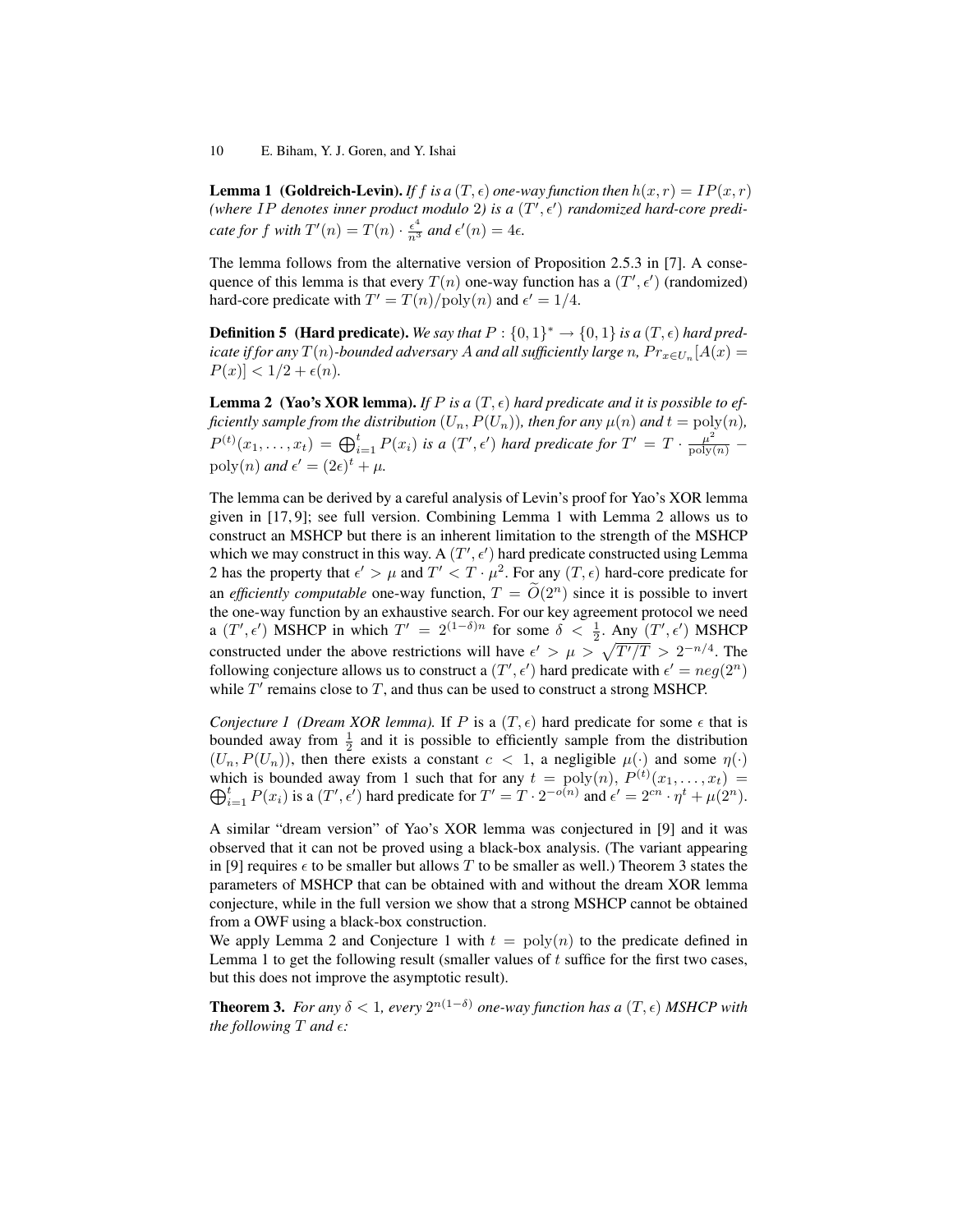Basing Weak Public-Key Cryptography on Strong One-Way Functions 11

| $T = 2^{n(1-\delta)}/poly(n)$             | $\epsilon = \frac{1}{\text{poly}(n)}$ $\epsilon = 2^{-\tau n/2}$ | using $\mu = O(\epsilon)$             |
|-------------------------------------------|------------------------------------------------------------------|---------------------------------------|
| $T = 2^{n(1-\delta-\tau)}/\text{poly}(n)$ |                                                                  | <i>using</i> $\mu = O(2^{-\tau n/2})$ |
| $T = 2^{n(1-\delta)}/2^{o(n)}$            | $\epsilon = neg(2^n)$                                            | assuming the dream XOR lemma          |

It is easy to verify that Theorem 2 holds also when  $T = 2^{n(1-\delta)}$  is replaced with  $2^{n(1-\delta)}/2^{o(n)}$ . Combining this with Theorem 3 we get the main result regarding the construction of key agreement from one-way permutations. It relates the strength of the underlying one-way permutation to the security of the key agreement protocol that can be constructed from it.

**Corollary 1.** For any constant  $\delta < \frac{1}{2}$  if there exists a  $2^{n(1-\delta)}$  one-way permutation *then there exists a*  $(d, \epsilon)$  *secure key agreement protocol for the following d and*  $\epsilon$ *:* 

| $d = 2 - 2\delta$         | $\epsilon = 1/\log^c k$ | for any constant c           |
|---------------------------|-------------------------|------------------------------|
| $d = 2 - 2\delta - 2\tau$ | $\epsilon = k^{-\tau}$  | for any $\tau < 1 - \delta$  |
| $d = 2 - 2\delta$         | $\epsilon = neq(k)$     | assuming the dream XOR lemma |

# 5 Key Agreement from One-Way Functions

We extend the result from the previous section to obtain weak key agreement from exponentially strong one-way functions. The main technical result in this section is a construction of a collection of one-way functions which is almost 1-1 from an exponentially strong one-way function which is not necessarily 1-1. The construction applies a restriction to the domain of the one-way function such that the restricted function usually remains one-way and is almost always 1-1. The resulting collection of one-way functions is then used to construct a key agreement protocol. The results in this section hold in both uniform and non-uniform settings, depending on the setting in which the functions are assumed to be one-way. We refer to the uniform setting by default.

### 5.1 Definitions

A collection of one-way functions is defined by a pair of functions  $G$  and  $F$  such that  $G(1^n)$  generates a key i of length  $l(n)$  which defines a function  $f_i: \{0,1\}^n \to \{0,1\}^*$ and  $F(i, x)$  computes  $f_i(x)$ .

**Definition 6 (Collection of one-way functions).** Let  $\mathcal{F} = \bigcup F_n$  be a collection of *functions where*  $F_n = \{f_i : \{0,1\}^n \to \{0,1\}^* | i \in I_n\}$ *. We say that*  $\mathcal F$  *is*  $(T,\epsilon)$ one-way *if there exist two PPT algorithms* G *and* F *such that the following holds:*

- *1.* Easy to compute: *There exists a polynomially bounded function* l(·) *such that the output of* G *on input*  $1^n$  *is in the set*  $I_n \subseteq \{0,1\}^{l(n)}$ *. On input*  $i \in I_n$  *and*  $x \in I_n$  ${0, 1}^n$ ,  $F(i, x) = f_i(x)$ .
- 2. Hard to invert: *For every*  $T(n)$ *-bounded adversary* A, *for all sufficiently large* n's,

$$
Pr_{i \in G(1^n), x \in U_n}[f_i(A(1^n, i, f_i(x))) = f_i(x)] < \epsilon(n).
$$

*We say that*  $\mathcal F$  *is*  $T(n)$  one-way *if it is*  $(T, \epsilon)$  *one-way with*  $\epsilon \leq 1/32$ *. We say that*  $\mathcal F$  *is* almost 1-1 *if the probability that*  $f_i \in F_n$  *is not 1-1 is bounded by*  $2^{-n}$ *.*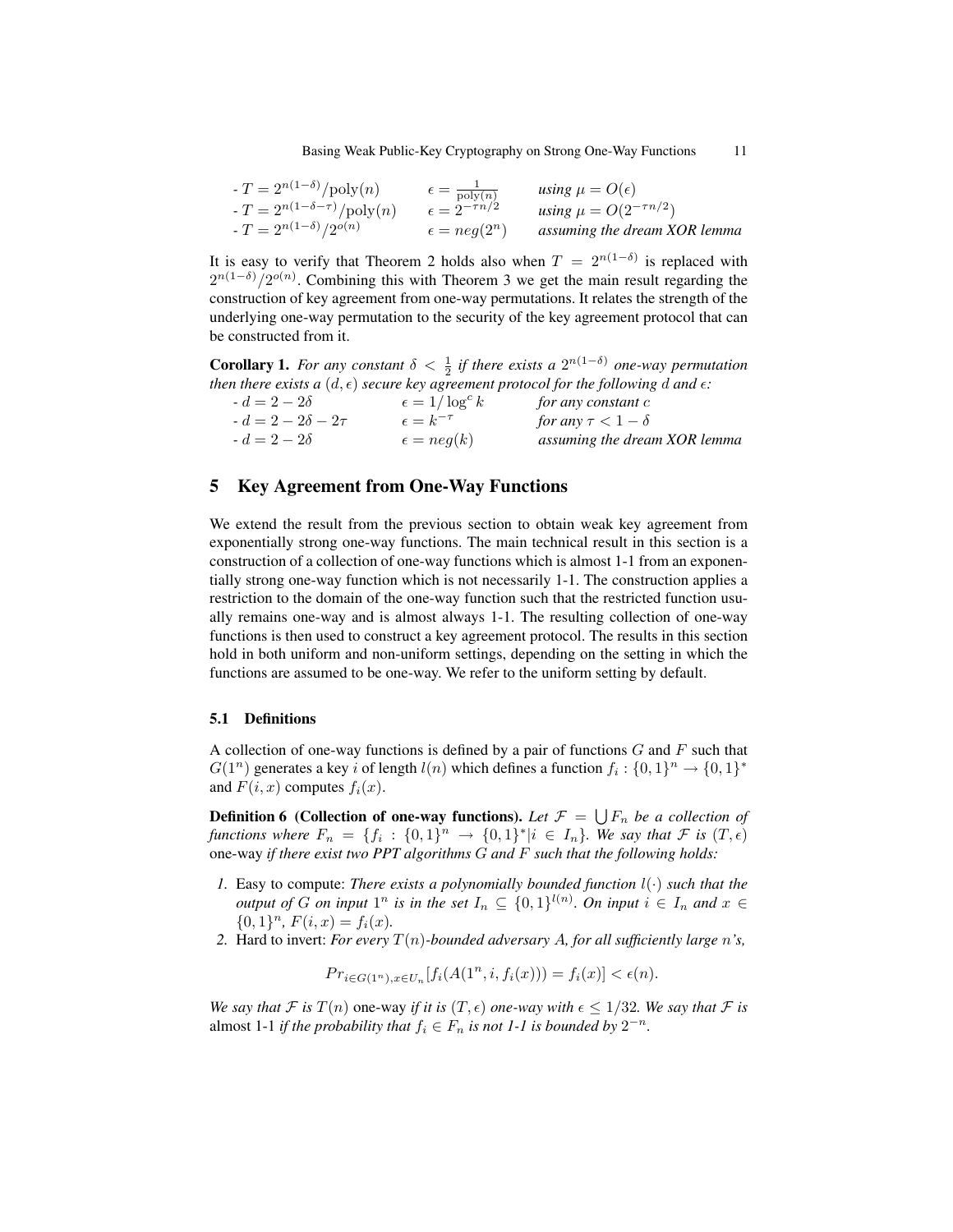#### 12 E. Biham, Y. J. Goren, and Y. Ishai

We will be using a family of injective *length-increasing*, pairwise independent hash functions in order to restrict the domain of a one-way function and increase the probability that it is 1-1. The function  $m(\cdot)$  in the definition below determines the length of the output of the hash functions relative to the input length.

Definition 7  $\ (m(\cdot)$  pairwise independent family of hash functions). Let  $\mathcal{H} = \bigcup H_n$ *be a collection of functions where*  $H_n = \{h_i : \{0,1\}^n \to \{0,1\}^{m(n)} | i \in I_n\}$ . We say *that*  $H$  *is a*  $m(\cdot)$  pairwise independent family of hash functions *if there exist two PPT algorithms* G *and* H *such that the following holds:*

- *1.* Easy to compute: *There exists a polynomially bounded function*  $l(\cdot)$  *such that the output of* G *on input*  $1^n$  *is in the set*  $I_n \subseteq \{0,1\}^{l(n)}$ *. On input*  $i \in I_n$  *and*  $x \in I_n$  ${0,1}<sup>n</sup>, H(i, x) = h<sub>i</sub>(x)$ .
- *2.* Pairwise independent: *For every*  $x_1 \neq x_2 \in \{0, 1\}^n$  *and*  $y_1 \neq y_2 \in \{0, 1\}^m$ ,  $Pr_{h \in H_n}[h(x_1) = y_1] = \frac{1}{2^m}$  and  $Pr_{h \in H_n}[h(x_2) = y_2 \mid h(x_1) = y_1] = \frac{1}{2^m-1}$ .

Definition 7 can be instantiated with the collection of functions of the form  $h_{a,b}(x) =$  $ax+b$  where  $a, b \in GF(2^m), a \neq 0$ , both addition and multiplication are over  $GF(2^m)$ , and every x is interpreted as a distinct element of the subfield  $GF(2<sup>n</sup>)$ . Definition 7 implies that each function from the collection must injective. Moreover, it also implies the following *balance* property that will be useful in our analysis: For every n and every  $y \in \{0,1\}^{m(n)}$ ,  $Pr_{h \in H_n}[\exists x \text{ such that } y = h(x)] = \frac{2^n}{2^m}$ .

### 5.2 Restricted Exponentially Strong One-Way Functions are 1-1

We show that strong one-way functions do not have many collisions to begin with (Lemma 3), and that by restricting the domain of such a function we get a function which is 1-1 with high probability (Theorem 4).

**Definition 8** (Collision group of y relative to f).  $[y]_f = \{y'|f(y') = f(y)\}\$ 

We denote the input length of the one-way function in the following lemma by  $m$ , as we will use  $n$  for the input length of the family of one-way functions that we construct.

Lemma 3 (Exponentially strong one-way functions have few collisions). *If* f *is a*  $(T, \epsilon)$  one-way function then there exists a polynomial  $t(\cdot)$  such that for sufficiently  $large \ m \ and \ for \ every \ y \in \{0,1\}^m, \ |[y]_f| \leq 2^m \cdot \max\{2\epsilon(m), t(m)/T(m)\}.$ 

*Proof.* We give the proof for the uniform setting, for the non-uniform case a stronger version of the lemma can be proved using the fact that a pre-image for  $y^*$  defined below can be given to the algorithm as advice. Let  $t(\cdot)$  be the time required for evaluation of f. Assume for contradiction that the statement does not hold for  $y^*$ . We first show a  $T(m)$ -bounded algorithm that finds a pre-image for  $f(y^*)$  with probability  $\frac{1}{2}$ . Randomly choose  $y_1, \ldots, y_{T/t} \in \{0,1\}^m$  and apply f to them. By the assumption  $|[y^*]_f| > 2^m \cdot t/T$ , hence for each  $i, y_i \in [y^*]_f$  with probability at least  $t/T$ . Therefore the probability that there is no i for which  $x_i \in [y^*]_f$  is at most  $(1 - t/T)^{T/t} < \frac{1}{2}$ .

By the assumption  $|[y^*]_f| > 2^m \cdot 2\epsilon$ , therefore  $y \in [y^*]_f$  with probability at least 2 $\epsilon$ . If indeed  $y \in [y^*]_f$ , finding a pre-image for  $f(y)$  is the same as finding a pre-image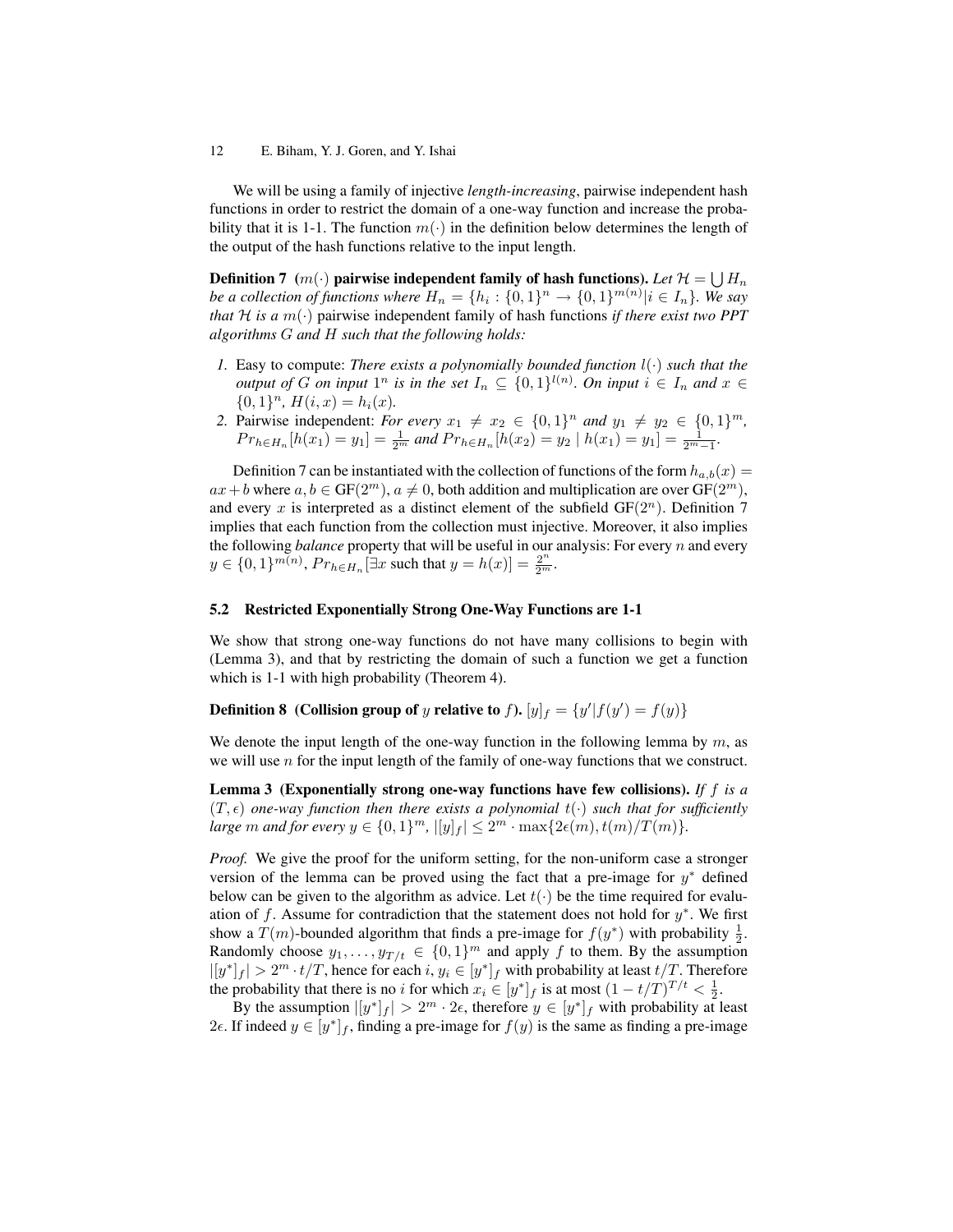for  $f(y^*)$  and the algorithm described above will find a pre-image with probability at least  $\frac{1}{2}$ . The conclusion is that there exists a  $T(m)$ -bounded adversary which finds a pre-image for  $f(x)$  on a random x with probability  $\epsilon$ , contradicting the fact that f is a  $(T, \epsilon)$  one-way function.

**Notation.** From here on we let  $f_h(\cdot) \stackrel{\text{def}}{=} f(h(\cdot)).$ 

Theorem 4 (Restricted exponentially strong one-way functions are 1-1). *If*  $H =$  $\bigcup H_n$  *is an*  $m(\cdot)$  *pairwise independent family of functions and f is a*  $(T, \epsilon)$  *one-way function with*  $T(m) \geq 2^{\mu \cdot m}$  and  $\epsilon(m) \leq 2^{-\mu \cdot m}$  *for some*  $\mu > 0$ *, then the probability over*  $h \in H_n$  *that*  $f_h$  *is not 1-1 is bounded by*  $\text{poly}(m) \cdot 2^{2n-\mu m}$ .

*Proof.* Fix  $x_1 \neq x_2 \in \{0,1\}^n$ . We bound the probability that  $f_h$  maps both inputs to the same image for a random  $h \in H_n$ .  $Pr_{h \in H_n}[f_h(x_1) = f_h(x_2)] = Pr_{h \in H_n}[h(x_2) \in [h(x_1)]_f]$ 

$$
= \sum_{y_1 \in \{0,1\}^m} Pr_{h \in H_n}[h(x_1) = y_1] \cdot Pr_{h \in H_n}[h(x_2) \in [y_1]_f | h(x_1) = y_1]
$$
  

$$
= \sum_{y_1 \in \{0,1\}^m} Pr_{h \in H_n}[h(x_1) = y_1] \cdot \sum_{y_2 \in [y_1]_f} Pr_{h \in H_n}[h(x_2) = y_2 | h(x_1) = y_1]
$$

$$
\leq 2^m \cdot 2^{-m} \cdot 2^m \cdot \max\{2\epsilon, \text{poly}(m)/T\} \cdot \frac{1}{2^m - 1} \tag{1}
$$

$$
\leq 2^{-\mu \cdot m} \cdot \text{poly}(m) \tag{2}
$$

where (1) follows from the pairwise independence of  $H$  and from Lemma 3, and (2) follows from the hypothesis of the theorem about  $\epsilon$  and T. As there are  $2^{2n}$  pairs of inputs in  $\{0,1\}^n$ , by a union bound the probability that  $h_f$  maps *any* two inputs of length *n* to the same output is bounded by  $\text{poly}(m) \cdot 2^{2n} \cdot 2^{-\mu \cdot m}$ .

### 5.3 Restricted Exponentially Strong One-Way Functions are One-Way

We show that if f is a strong one-way function and  $H$  is a pairwise independent family of hash functions, then  $\mathcal{F} = \{f_h \mid h \in \mathcal{H}\}\$ is a collection of strong one-way functions. The idea is that if we have an algorithm that finds a pre-image for  $z = f_h(x)$  given z and h for a random h and x, we can use it to find a pre-image for  $z = f(y)$  for a random y in the following way. We randomly select sufficiently many functions  $h \in \mathcal{H}$  so that one of them will have  $y$  in its range, and apply the inversion algorithm to  $z$  and each such h. If the algorithm succeeds, we get some x such that  $f_h(x) = f(h(x)) = z$  and  $h(x)$  is a pre-image of z under f. This approach gives the following theorem.

**Theorem 5.** *Suppose*  $f$  *is*  $(T, \epsilon)$  *one-way and*  $H$  *is a*  $m(\cdot)$  *pairwise independent family of functions. Then*  $\mathcal{F} = \{f_h \mid h \in \mathcal{H}\}\$  *is a*  $(T', \epsilon')$  *one-way collection of functions for any*  $T'$ ,  $\epsilon'$  such that for all sufficiently large n the following conditions hold with  $m = m(n)$ :

$$
I. T'(n) \le \frac{1}{2} \cdot T(m)
$$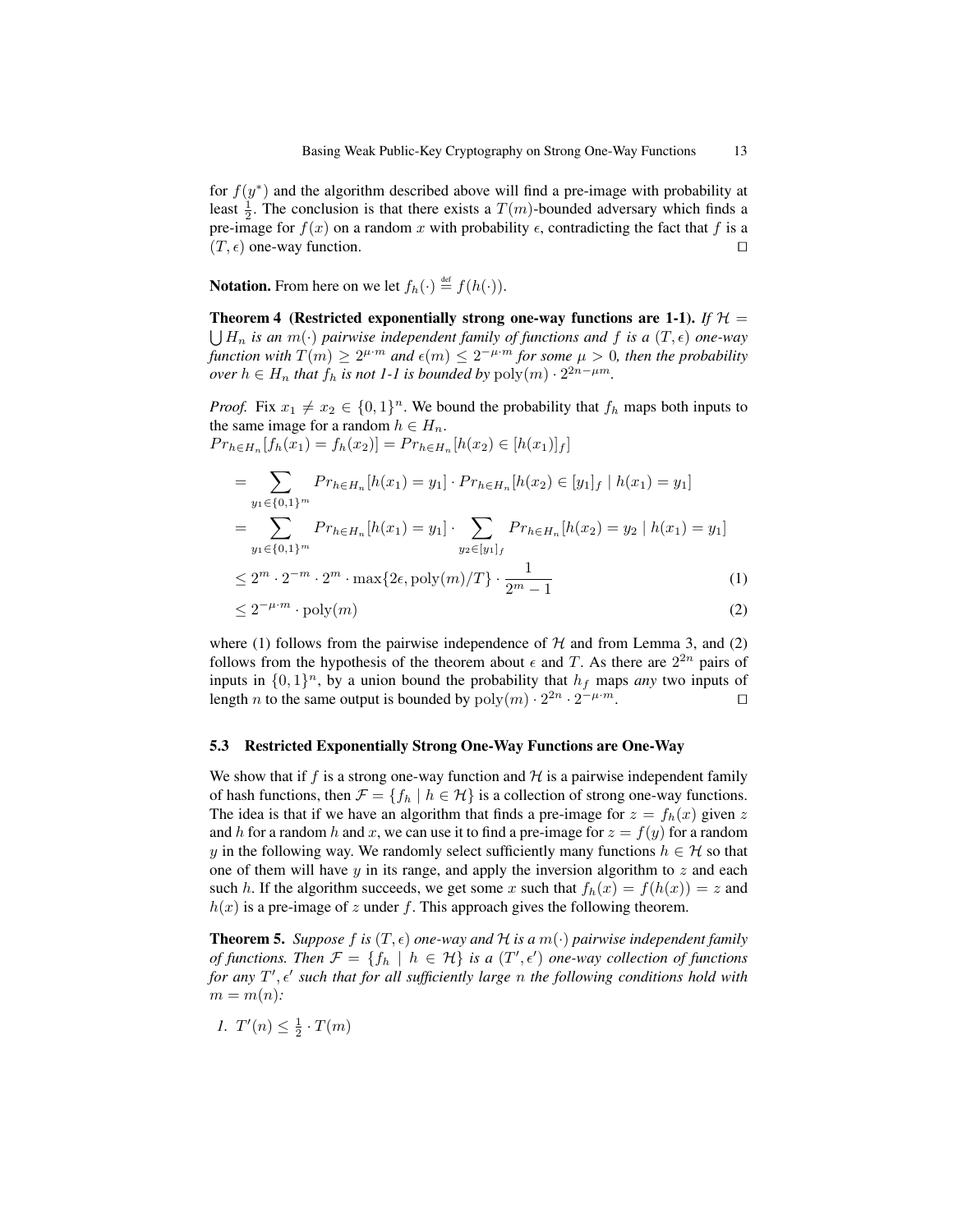14 E. Biham, Y. J. Goren, and Y. Ishai

2.  $\epsilon'(n) \geq 2 \cdot \epsilon(m)$ 3.  $\frac{T'(n)}{f'(n)}$  $\frac{T'(n)}{\epsilon'(n)} \leq \frac{1}{4} \cdot \frac{2^n}{2^m} \cdot \frac{T(m)}{\epsilon(m)}$  $\begin{array}{ll} \mathcal{F} & \epsilon(n) \leq 4 & 2^m & \epsilon(m) \\ \textbf{4.} & T'(n) > m(n)^c \text{ for every constant } c \end{array}$ 

*Proof.* Throughout the proof we view  $T'$  and  $\epsilon'$  as functions of n and T and  $\epsilon$  as functions of m (where m is itself a function of n). We omit m and n in order to simplify notation. Assume for contradiction that f is a  $(T, \epsilon)$  one-way function, but F is not a  $(T', \epsilon')$  one-way collection for  $T, T', \epsilon, \epsilon'$  as stated in the theorem. By Definition 6 there exists a  $T'$ -bounded adversary  $A'$  such that for infinitely many n's  $Pr_{h \in H_n, x \in U_n}[f_h(A'(1^n, f_h(x), h)) = f_h(x)] \ge \epsilon'$ . We construct a T-bounded algorithm A such that for infinitely many m's  $Pr_{y \in U_m}[f(A(1^m, f(y))) = f(y)] \ge \epsilon$ , in contradiction with the assumption that f is  $(T, \epsilon)$  one-way.

The algorithm A, described below, finds a pre-image for  $z = f(y)$ . On input  $(1^m, z)$ , A repeats the following steps  $t = \frac{T}{2T'}$  times:

- 1. Choose a random  $h \in H_n$ .
- 2. Compute  $x = A'(1^n, z, h)$
- 3. If  $f_h(x) = z$  stop and output  $h(x)$

Assuming  $z = f(y)$ , we define the random variables  $A_i(y)$  and  $B_i(y)$  for  $i = 1, \ldots, t$ as follows:  $A_i(y) = 1$  if in the *i*'th iteration there exists a pre-image for y under h, and  $B_i(y) = 1$  if in the *i*'th iteration  $f_h(x) = f(y)$ . (Probabilities in these variables are taken over the random coins of A.) The following two claims allow us to complete the proof of Theorem 5.

**Claim 1**  $Pr_{y \in U_m}[\exists i : A_i(y) = 1] \geq \frac{\epsilon}{\epsilon'}$ 

**Claim 2** For every i, 
$$
Pr_{y \in U_m}[B_i(y) = 1 | A_i(y) = 1] \ge \epsilon'
$$

By the above claims and the definitions of  $A_i$  and  $B_i$ , we can lower bound the probability that A finds a pre-image for  $f(y)$ .

$$
Pr_{y \in U_m}[f(A(1^m, f(y))) = f(y)] = Pr_{y \in U_m}[\exists i : B_i(y) = 1]
$$
  
\n
$$
\geq Pr[\exists i : A_i(y) = 1] \cdot Pr[B_i(y) = 1 | A_i(y) = 1]
$$
  
\n
$$
\geq \frac{\epsilon}{\epsilon'} \cdot \epsilon'
$$
  
\n
$$
= \epsilon
$$

A's running time in every iteration is bounded by  $T' + m^c$  for some constant c. As there are  $t = \frac{T}{2T'}$  iterations and  $T' > m^c$  the total running time is bounded by  $\frac{T}{2T'} \cdot (T' +$  $(m^{c}) < T$ , contradicting the assumption that f is  $(T, \epsilon)$  one-way.

*Proof of Claim 1.* We show that for any fixed  $y \in \{0, 1\}^m$ ,  $Pr[\exists i : A_i(y) = 1] \ge \frac{\epsilon}{\epsilon'}$ and the claim follows. By the balance property we have  $Pr[A_i(y) = 1] = Pr_{h \in H_n}[\exists x$ such that  $y = h(x)$  =  $\frac{2^n}{2^m}$  for every  $i = 1, \ldots, t$ . We view  $A_1, \ldots, A_t$  as  $t = \frac{T}{2T'}$ independent experiments, each with success probability  $\delta = \frac{2^n}{2^m}$ . The probability that none of the experiments succeed can be bounded by  $(1-\delta)^t < \frac{1}{t\delta+1}$ . Therefore  $Pr[\exists i$ :  $A_i(y) = 1 \geq 1 - \frac{1}{t\delta + 1} = \frac{t\delta}{t\delta + 1}$ . If  $t\delta > 1$ ,  $Pr[\exists i : A_i(y) = 1] \geq \frac{1}{2} \geq \frac{\epsilon}{\epsilon'}$ , otherwise,  $Pr[\exists i : A_i(y) = 1] \ge \frac{t \cdot \delta}{2} = \frac{1}{4} \cdot \frac{2^n}{2^m} \cdot \frac{T}{T'} \ge \frac{\epsilon}{\epsilon'}$ . In both cases the last inequality follows from the assumptions in the hypothesis of the theorem.  $\Box$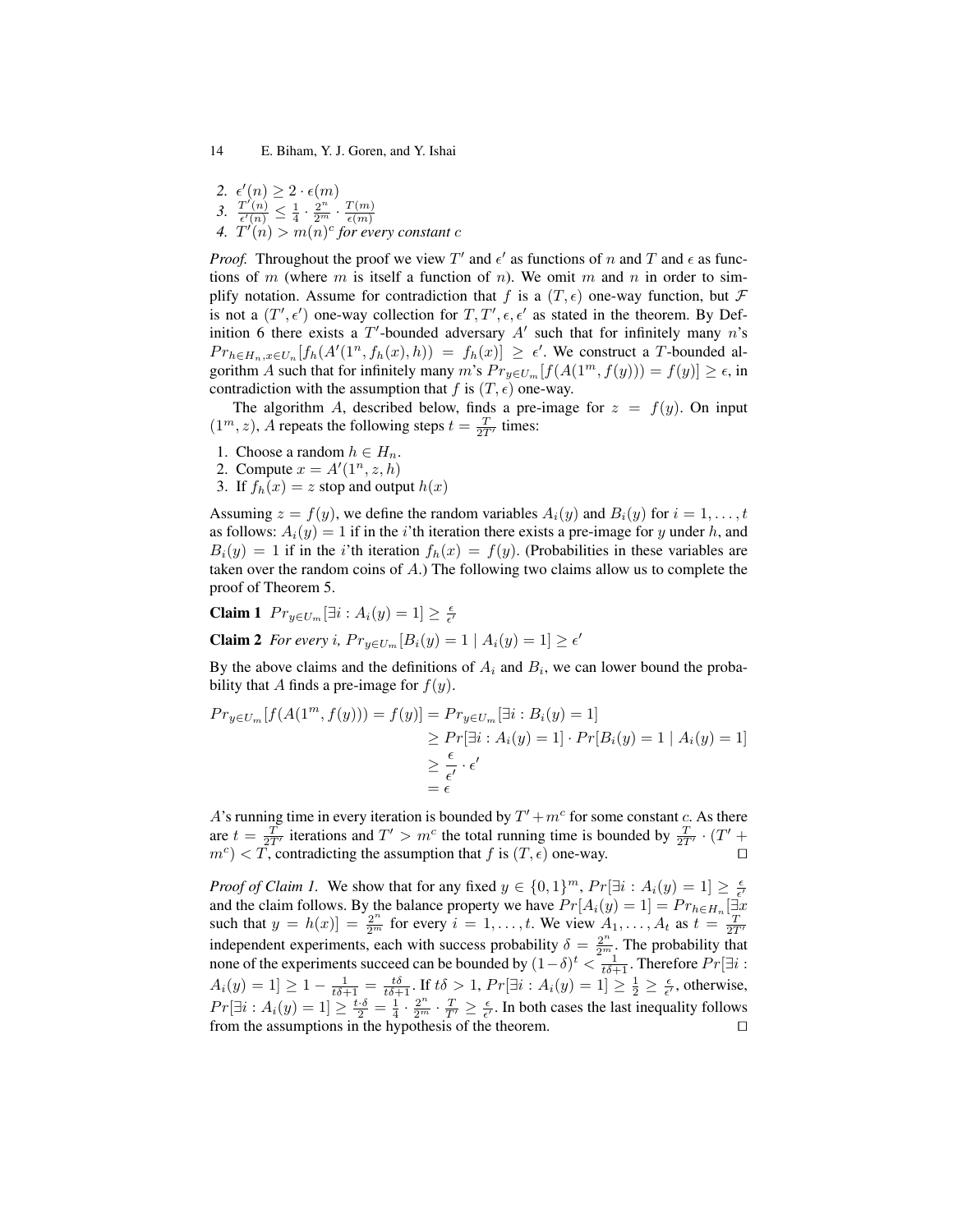*Proof of Claim 2.* We use the following notation:

 $p_1 \triangleq Pr_{y \in U_m}[B_i(y) = 1 | A_i(y) = 1]$ 

 $p_2 \triangleq Pr_{h \in H_n, y \in U_m}[f_h(A'(1^n, f(y), h)) = f(y) | \exists x : y = h(x)]$  $p_3 \triangleq Pr_{h \in H_n, x \in U_n}[f_h(A'(1^n, f_h(x), h)) = f_h(x)]$ 

By the definition of  $A_i$  and  $B_i$  we have  $p_1 = p_2$  for every i, and by our assumption that F is not  $(T', \epsilon')$  one-way, we have  $p_3 \ge \epsilon'$ . Since Claim 2 is that  $p_1 \ge \epsilon'$  for every i, it remains to show that  $p_2 = p_3$ . We show this by proving that the pair  $(y, h)$  under the conditions in  $p_2$  is distributed identically to the pair  $(h(x), h)$  under the conditions in  $p_3$ . Fix some  $(y, h)$  such that y is in the range of h. We calculate the probability of getting this pair under both distributions. Under the conditions in  $p_2$ , y is chosen uniformly from a set of size  $2^m$  and h is chosen uniformly from a set of size  $\frac{2^m}{2^m}|H_n|$ , altogether the probability is  $\frac{1}{|H_n|2^n}$ . Under the conditions in  $p_3$ , h is chosen uniformly from a set of size  $|H_n|$  and x is chosen from a set of size  $2^n$ . Since h is 1-1, the probability for getting  $y = h(x)$  is  $2^{-n}$ , thus the overall probability is again  $\frac{1}{|H_n|2^n}$ .

The above construction allows us to 'redistribute' the hardness of a one-way function. For example a  $(T, \epsilon)$  one-way function which is strongly secure (small  $\epsilon$ ) against weak adversaries (small T) can be used to construct a  $(T', \epsilon')$  one-way function family  $F$  that is weakly secure against strong adversaries. The conditions in the theorem give us the boundaries of the possible redistribution. Condition 1 limits the maximal gap between  $T'$  and  $T$ . Condition 2 does the same for  $\epsilon$ . Both conditions are easy to satisfy when  $m(\cdot)$  is large. Condition 3 defines the loss in the time over success ratio caused by the transformation. The loss is bigger when  $m(\cdot)$  is large. For  $m = c \cdot n$ , if  $\frac{T(n)}{\epsilon(n)} = 2^{n(1-\delta)}$  we will get  $\frac{T'(n)}{\epsilon'(n)}$  $\frac{T'(n)}{\epsilon'(n)} < 2^{n(1-c\delta)}.$ 

**Corollary 2.** If there exists a  $(T, \epsilon)$  one-way function with  $T, \epsilon^{-1} \geq 2^{m/3}$  and  $T/\epsilon \geq$ 2 m(1−δ) *then there exists a collection of* 2 <sup>n</sup>(1−10δ) *one-way functions which is almost 1-1.*

*Proof.* By applying Theorem 4 to the family  $H$  of  $m(\cdot)$  pairwise independent family of hash functions with  $m = 9n$  and a one-way function f, we get a family  $\mathcal{F} = \{f_h | h \in$  $\mathcal{H}$ } which is 1-1, except for probability at most  $2^{-n}$ .  $\mathcal{F}$  is  $2^{n(1-10\delta)}$  one-way if it is  $(T', \epsilon')$  one-way with  $T' = 2^{n(1-10\delta)}$  and  $\epsilon' = 1/32$  and it remains to verify that for sufficiently large  $n$ , the conditions of Theorem 5 are fulfilled.

- 1.  $T'(n) = 2^{n(1-10\delta)} < \frac{1}{2} \cdot 2^{3n} = \frac{1}{2} \cdot 2^{m/3} \le \frac{1}{2} \cdot T(m)$
- 2.  $\epsilon'(n) = \frac{1}{32} > 2 \cdot 2^{-m/3} \geq 2 \cdot \epsilon(m)$ 3.  $\frac{T'(n)}{f'(n)}$  $\frac{T'(n)}{\epsilon'(n)} = 32 \cdot 2^{n(1-10\delta)} < \frac{1}{4} \cdot 2^{n(1-9\delta)} = \frac{1}{4} \cdot 2^{n-\delta m} = \frac{1}{4} \cdot \frac{2^n}{2^m} \cdot 2^{m(1-\delta)} \leq \frac{1}{4} \cdot \frac{2^n}{2^m} \cdot \frac{T(m)}{\epsilon(m)}$

4. 
$$
T'(n) = 2^{n(1-10\delta)} > (9n)^c = m^c
$$

We note that in the non-uniform setting the parameters in the corollary can be improved by using a stronger version of Lemma 3.

 $\overline{\epsilon(m)}$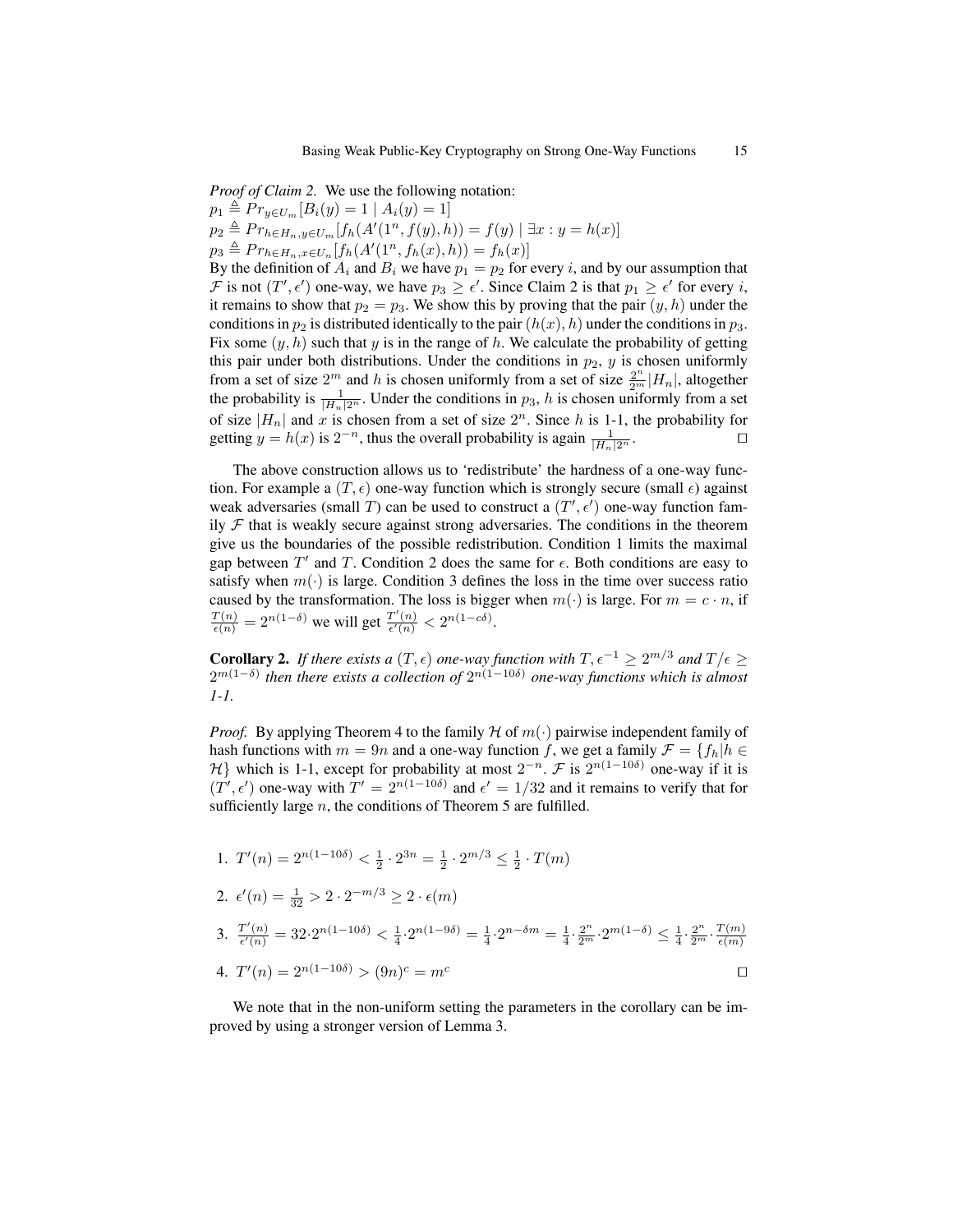#### 5.4 Key Agreement from a Collection of 1-1 One-Way Functions

We show a key agreement protocol which is based on a collection of one-way functions  $\mathcal F$  which is almost 1-1. The protocol is similar to the one described for constructing key agreement from a one-way permutation. However, there are two obstacles which prevent us from directly applying the previous protocol to a random  $f_i \in \mathcal{F}$ . First, unlike one-way permutations,  $f_i \in \mathcal{F}$  is not always 1-1 and hence Alice and Bob may have different outputs. Second, since  $\mathcal F$  is hard to invert only on average, it is possible that a specific function  $f_i \in \mathcal{F}$  is easy to invert. We use standard techniques for amplifying both correctness and security. Specifically, we begin by describing a basic protocol which in itself lacks in both security and in correctness. By combining several copies of the basic protocol we create an intermediate protocol which is secure but has a big error probability. By combining several copies of the intermediate protocol we get the final protocol which is both secure and correct. We note that the copies of the basic protocol can be run concurrently and hence the final protocol remains a two message protocol.

The basic protocol. Let  $\mathcal{F} = \bigcup F_n$ , be a collection of  $2^{n(1-\delta)}$  one-way functions which is almost 1-1. For a security parameter  $1^k$ , we set  $n = 2 \cdot \log k$ . In each copy of the protocol, Alice chooses a random  $r \in \{0, 1\}^n$ , a random index  $i \in I_n$  which defines a function  $f_i \in F_n$  and a random set  $\mathcal{A} \subset \{0,1\}^n$  of size  $k \cdot log k$ . She applies  $f_i$  to the inputs in  $A$ , and sends the outputs i and r to Bob. Bob randomly chooses a similar set of inputs B, and applies  $f_i$  to them. If  $f(A) \cap f(B) = \emptyset$ , he aborts and both parties output random values; otherwise, he randomly chooses a common output  $c \in f(\mathcal{A}) \cap f(\mathcal{B})$  and sends c to Alice. Alice and Bob each identify a source for the common input,  $x_A \in \mathcal{A}$ and  $x_B \in \mathcal{B}$ , so that  $f_i(x_A) = f_i(x_B) = c$ . Their outputs are  $s_A = IP(x_A, r)$  and  $s_B = IP(x_B, r)$  respectively.

The intermediate protocol. We denote Alice and Bob's outputs in the  $i$ 'th copy of the basic protocol by  $s_A^i$  and  $s_B^i$ . The intermediate protocol consists of  $l = \text{polylog}(k)$ copies of the basic protocol, where Alice and Bob's outputs are  $S_A = \bigoplus_{i=1}^{l} s_A^i$  and  $S_B = \bigoplus_{i=1}^l s_B^i$  respectively.

The final protocol. We denote Alice and Bob's outputs in the  $i$ 'th copy of the intermediate protocol by  $S_A^i$  and  $S_B^i$ . The final protocol consists of  $l = \text{polylog}(k)$  copies of the intermediate protocol with the following addition to Bob's messages. Bob chooses a random  $S \in \{0, 1\}$  and for each copy of the intermediate protocol sends  $S \bigoplus S_B^i$  to a random  $S \in \{0, 1\}$  and for each copy of the intermediate protocol send<br>Alice. Bob's output is S and Alice's output is  $MAJ\{S \bigoplus S_A^i \bigoplus S_B^i\}_{i=1}^l$ .

A straightforward analysis of the final protocol (appearing in the full version) gives the following theorem:

Theorem 6 (Key agreement from a collection of one-way functions which is almost **1-1).** For any constant  $\delta < 1/2$ , if there exists a collection of  $2^{n(1-\delta)}$  one-way functions *which is almost 1-1, then there exists a*  $(d, \epsilon)$  *secure key agreement protocol for the following*  $d$  *and*  $\epsilon$ *:* 

| $-d=2-2\delta$             | $\epsilon = 1/\log^c k$ | for any constant c           |
|----------------------------|-------------------------|------------------------------|
| $-d = 2 - 2\delta - 2\tau$ | $\epsilon = k^{-\tau}$  | for any $\tau < 1 - \delta$  |
| $d = 2 - 2\delta$          | $\epsilon = neg(k)$     | assuming the dream XOR lemma |

Combining Theorem 6 with Corollary 2, we get our main result on weak public-key cryptography from strong one-way functions.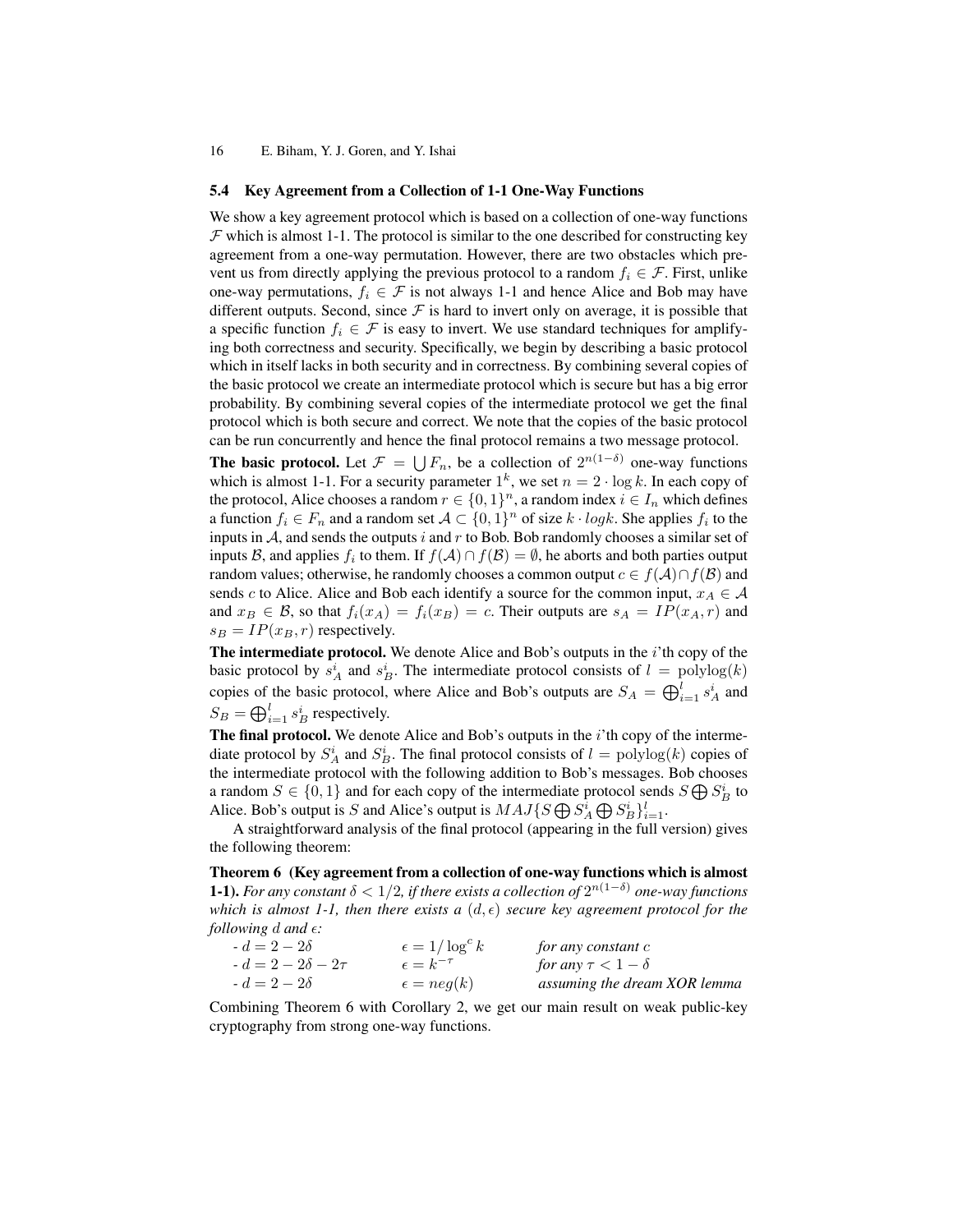Corollary 3 (Key agreement from one-way functions). *For any constant*  $\delta < 1/10$ , *if there exists a*  $(T, \epsilon)$  *one-way function with*  $T, \epsilon^{-1} \geq 2^{m/3}$  *and*  $T/\epsilon \geq 2^{m(1-\delta)}$  *then there exists a*  $(d, \epsilon)$  *secure key agreement protocol for the following d and*  $\epsilon$ *:* 

| $d = 2 - 20\delta$         | $\epsilon = 1/\log^c k$ | for any constant c            |
|----------------------------|-------------------------|-------------------------------|
| $d = 2 - 20\delta - 2\tau$ | $\epsilon = k^{-\tau}$  | for any $\tau < 1 - 10\delta$ |
| $d = 2 - 20\delta$         | $\epsilon = neq(k)$     | assuming the dream XOR lemma  |

# 6 Conclusions and Open Problems

We established the feasibility of basing weak public-key cryptography on strong, but arguably reasonable, forms of one-way functions. We leave open the possibility of basing weak public-key cryptography on standard (polynomially strong) one-way functions, as well as the possibility of amplifying the security of our protocols without relying on a conjectured dream version of Yao's XOR Lemma. Finally, an interesting open question that was already discussed in the Introduction is the possibility of resisting quantum attacks in our setting. The discussion in Section 1.1 referred to the case where the honest parties are classical and the adversary is quantum. If the honest parties are quantum (and can therefore also exploit the quadratic speedup of Grover's algorithm), it seems possible to retain some of the efficiency gap between the honest parties and the adversary. Setting  $T = S^2$  in the description of Merkle's protocol from Section 1, honest quantum parties can run in time  $O(T)$  whereas a quantum adversary needs to run in time  $\Omega(T^{3/2})$ . The optimality of this gap, as well as the possibility of basing it on (quantum) one-way functions, remain to be further studied.

*Acknowledgement.* We thank the anonymous referees for helpful suggestions and comments.

## References

- 1. D. Boneh and M. Naor. Timed Commitments. CRYPTO 2000: 236-254.
- 2. C. Cachin and U. Maurer. Unconditional Security Against Memory-Bounded Adversaries. In Advances in Cryptology - CRYPTO '97, pages 292-306, 1997.
- 3. Y. Ding, D. Harnik, R. Shaltiel and A. Rosen. Constant-Round Oblivious Transfer in the Bounded Storage Model. Theory of Cryptography — TCC '04, volume 2951, Cambridge, MA, USA, February 2004.
- 4. B. Dubrov and Y. Ishai. On the randomness complexity of efficient sampling. Proceedings of STOC 2006, pages 711-720.
- 5. A. Fiat and M. Naor. Rigorous Time/Space Trade-offs for Inverting Functions. SIAM J. Comput. 29(3): 790-803, 1999.
- 6. Y. Gertner, S. Kannan, T. Malkin, O. Reingold and M. Viswanathan. The Relationship between Public Key Encryption and Oblivious Transfer. Proc. of the 41st Annual Symposium on Foundations of Computer Science (FOCS), 2000.
- 7. O. Goldreich. Foundations of Cryptography Basic Tools; Cambridge University Press (2001).
- 8. O. Goldreich and L. Levin: A Hard-Core Predicate for all One-Way Functions STOC 1989: 25-32.